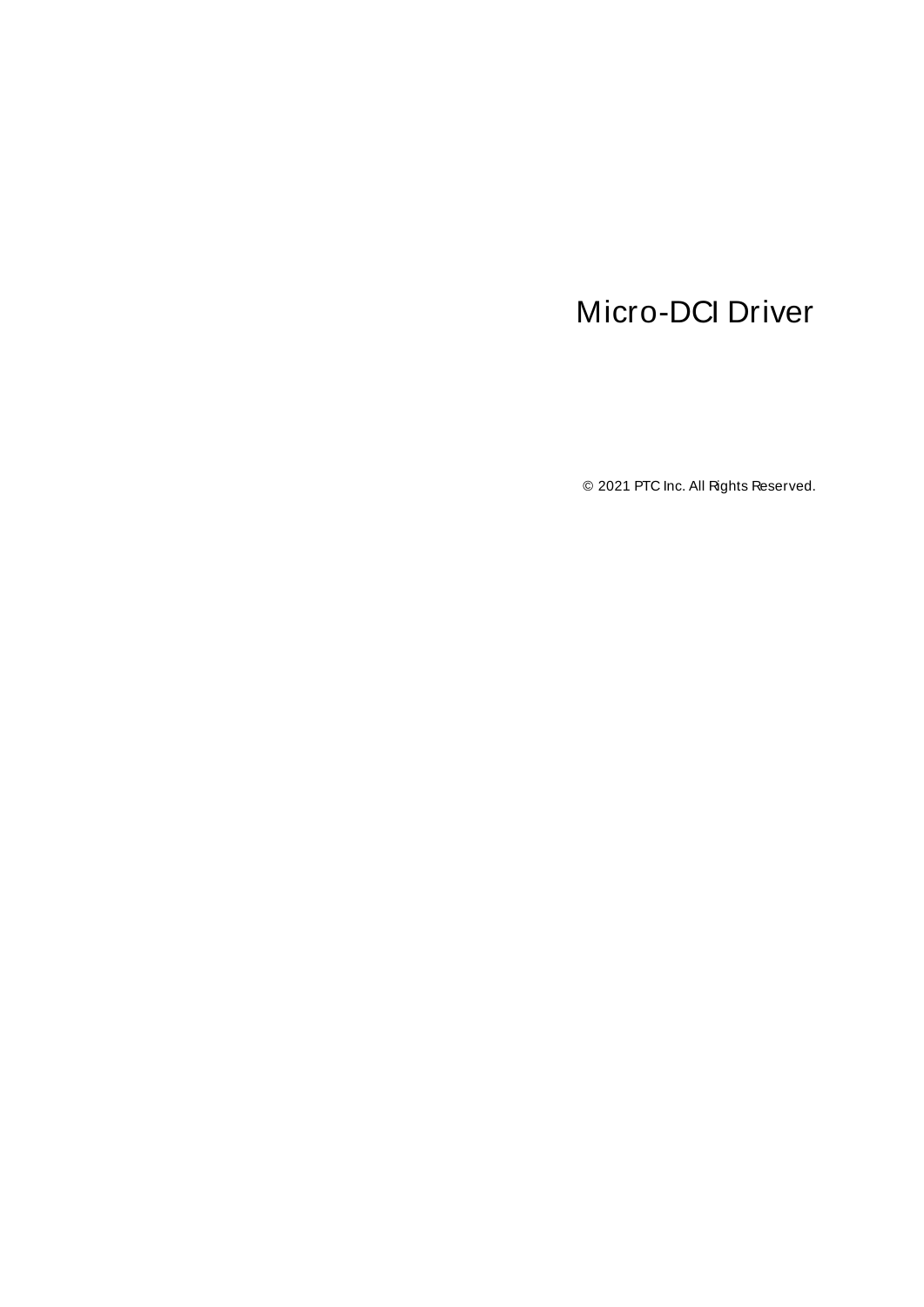# <span id="page-1-0"></span>Table of Contents

| <b>Error Descriptions</b>                                                                       | .19 |
|-------------------------------------------------------------------------------------------------|-----|
|                                                                                                 |     |
|                                                                                                 |     |
|                                                                                                 |     |
|                                                                                                 |     |
|                                                                                                 |     |
| Received unexpected response for tag <address> on device <device name=""> 21</device></address> |     |
|                                                                                                 |     |
|                                                                                                 |     |
|                                                                                                 |     |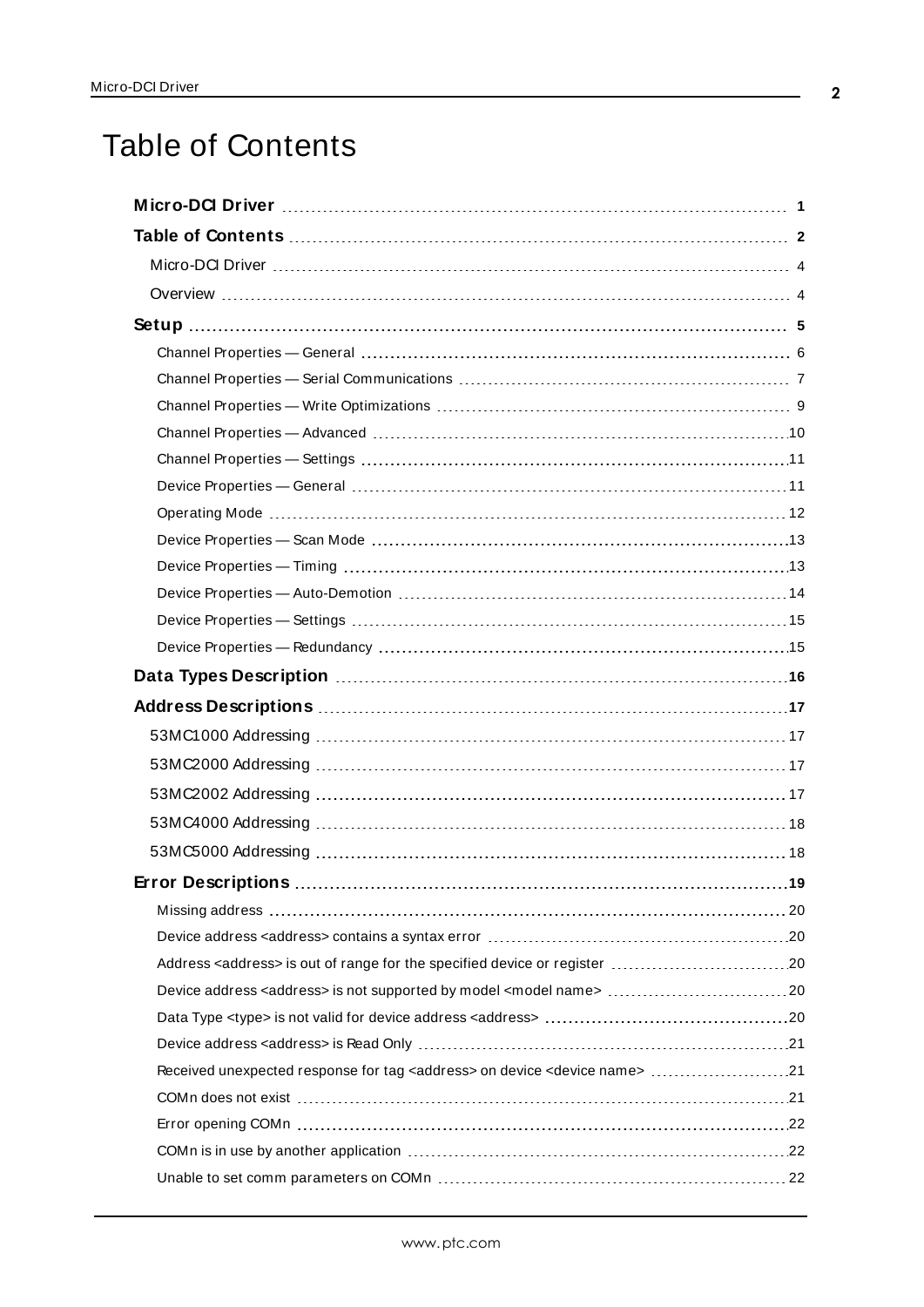| Bad address in block [ <start address=""> to <end address="">] on device <device name=""> 24</device></end></start> |  |
|---------------------------------------------------------------------------------------------------------------------|--|
|                                                                                                                     |  |
|                                                                                                                     |  |
|                                                                                                                     |  |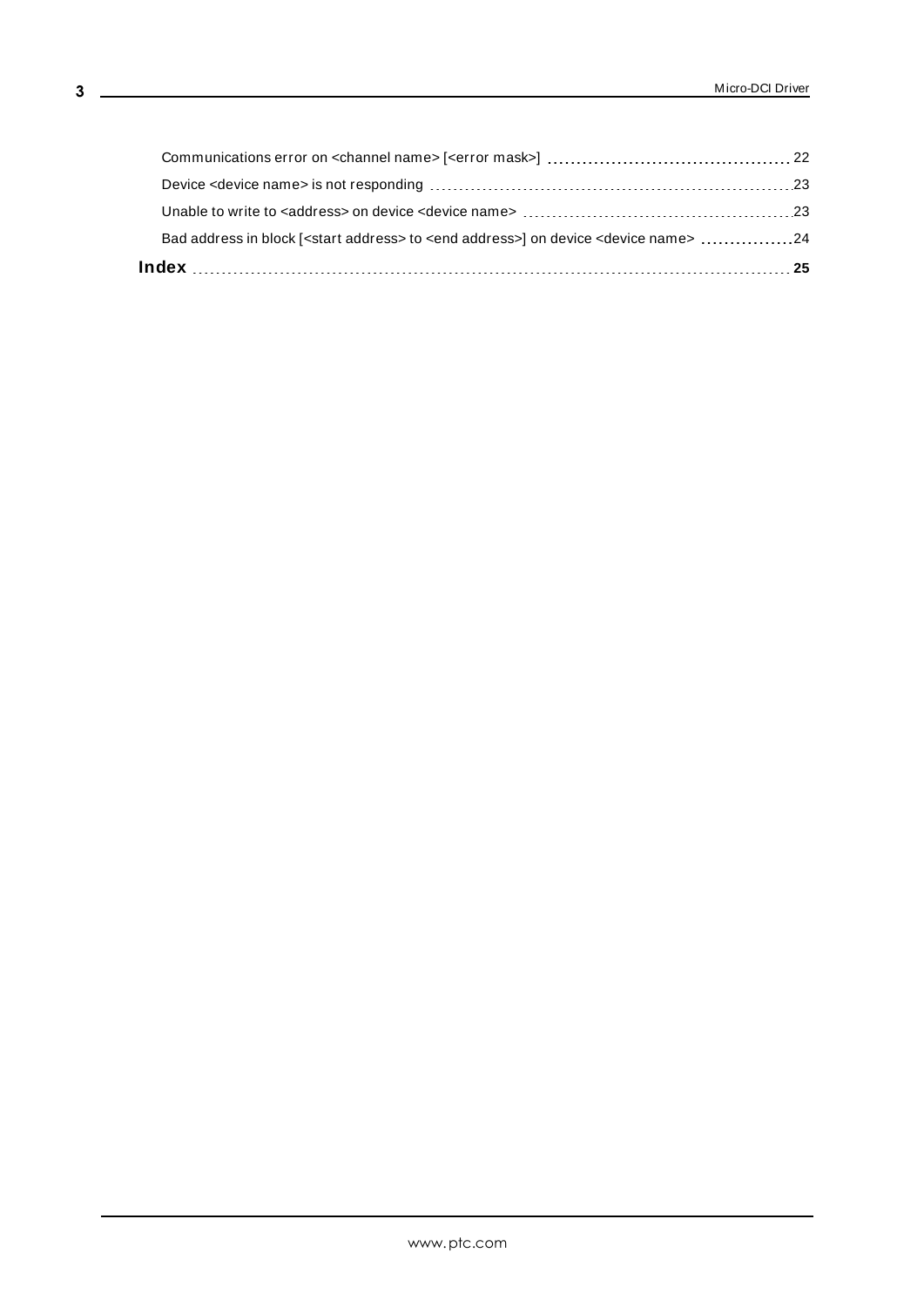# <span id="page-3-0"></span>**Micro-DCI Driver**

Help version 1.024

# **CONTENTS**

**[Overview](#page-3-1)** What is the Micro-DCI Driver?

**[Setup](#page-4-0)** How do I configure a device for use with this driver?

**Data Types [Description](#page-15-0)** What data types does this driver support?

#### **Address [Descriptions](#page-16-0)**

How do I address a data location on a Micro-DCI device?

#### **Error [Descriptions](#page-18-0)**

What error messages does the Micro-DCI Driver produce?

## <span id="page-3-1"></span>**Overview**

The Micro-DCI Driver provides a reliable way to connect Micro-DCI devices to OPC client applications; including HMI, SCADA, Historian, MES, ERP, and countless custom applications. It is intended for use with Bailey Fischer & Porter Micro-DCI devices.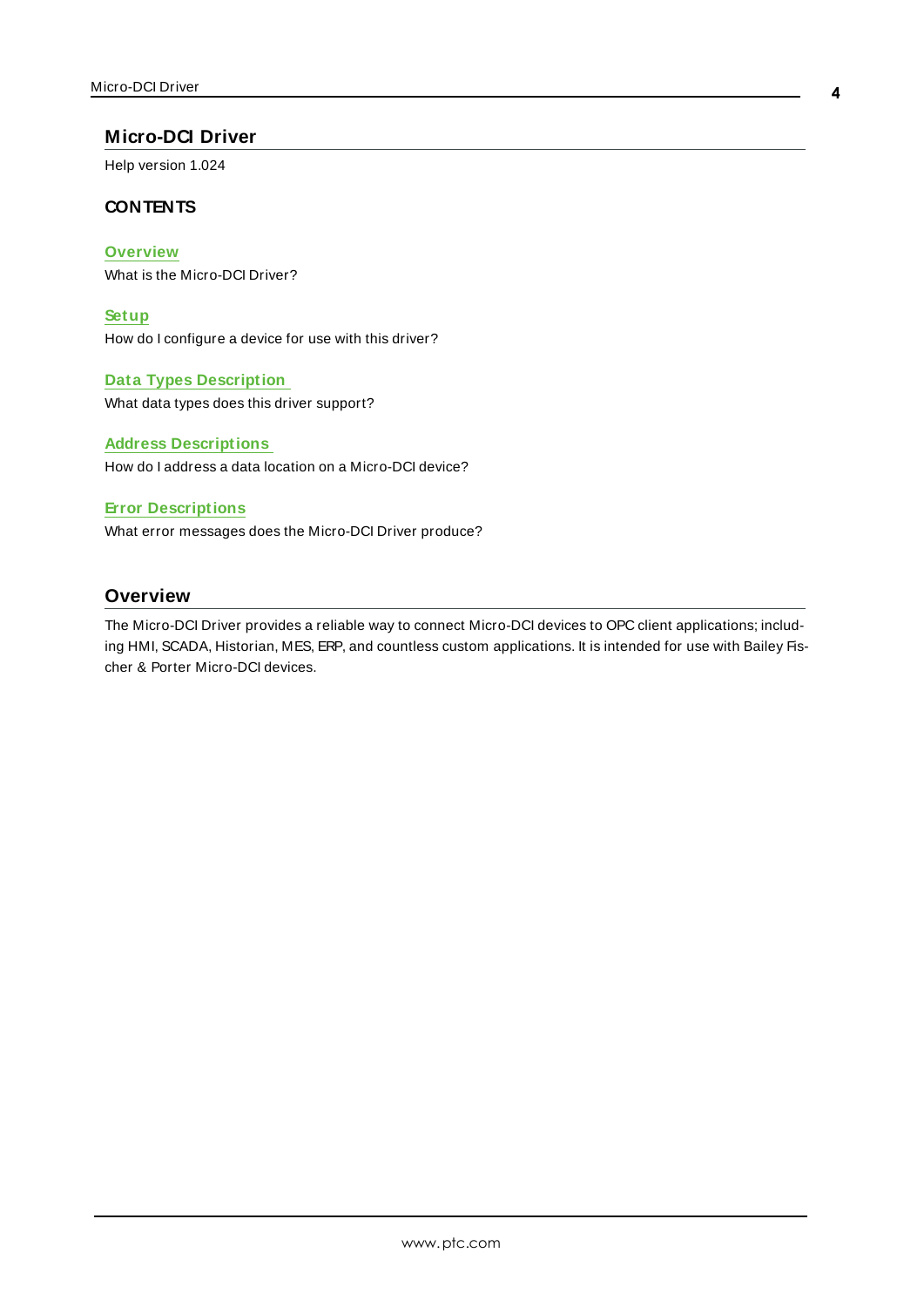# <span id="page-4-0"></span>**Setup**

#### **Supported Devices**

53MC1000 53MC2000 53MC2002 53MC4000 53MC5000

# **Communication Protocol**

Micro-DCI DataLink Protocol. Binary mode switching through the configuration port is supported.

## <span id="page-4-1"></span>**Supported Communication Parameters**

<span id="page-4-6"></span><span id="page-4-5"></span><span id="page-4-2"></span>Baud Rate: 300, 600, 1200, 2400, 9600, 19200, or 38400 Parity: None or Even Data Bits: 8 Stop Bits: 1

**Note:** Not all devices support the listed configurations.

## <span id="page-4-4"></span>**Ethernet Encapsulation**

This driver supports Ethernet Encapsulation, which allows the driver to communicate with serial devices attached to an Ethernet network using a terminal server. It may be invoked through the COM ID dialog in Channel Properties. For more information, refer to the OPC server's help documentation.

## **Channel and Device Limits**

The maximum number of channels supported by this driver is 100. The maximum number of devices supported by this driver is 32 per channel.

#### <span id="page-4-3"></span>**Device IDs**

The Micro-DCI Driver supported Device ID range is 0-31 (decimal).

#### **Flow Control**

When using an RS232/RS485 converter, the type of flow control that is required will depend on the needs of the converter. Some converters do not require any flow control whereas others require RTSflow. Consult the converter's documentation to determine its flow requirements. An RS485 converter that provides automatic flow control is recommended.

# **Data Link Port (RS485)**

A high quality manufactured converter is recommended. Users may have to set the converter to "Echo On" when using the back data link port (RS485).

**Note**: When using the manufacturer's supplied communications cable, it is sometimes necessary to choose a flow control setting of **RTS**or **RTS Always** under the Channel Properties.

# **Controller Port**

This property is used to specify the port to which the Micro-DCI unit will be connected. The **Configuration Port** should be selected when connecting to the front DIMM port on the device. The **Data Link Port** should be selected when using an RS485 connection through the RS485 interface on the back of the device.

**Note:** When using the back data link port (RS485), users may need to set the converter to "Echo On".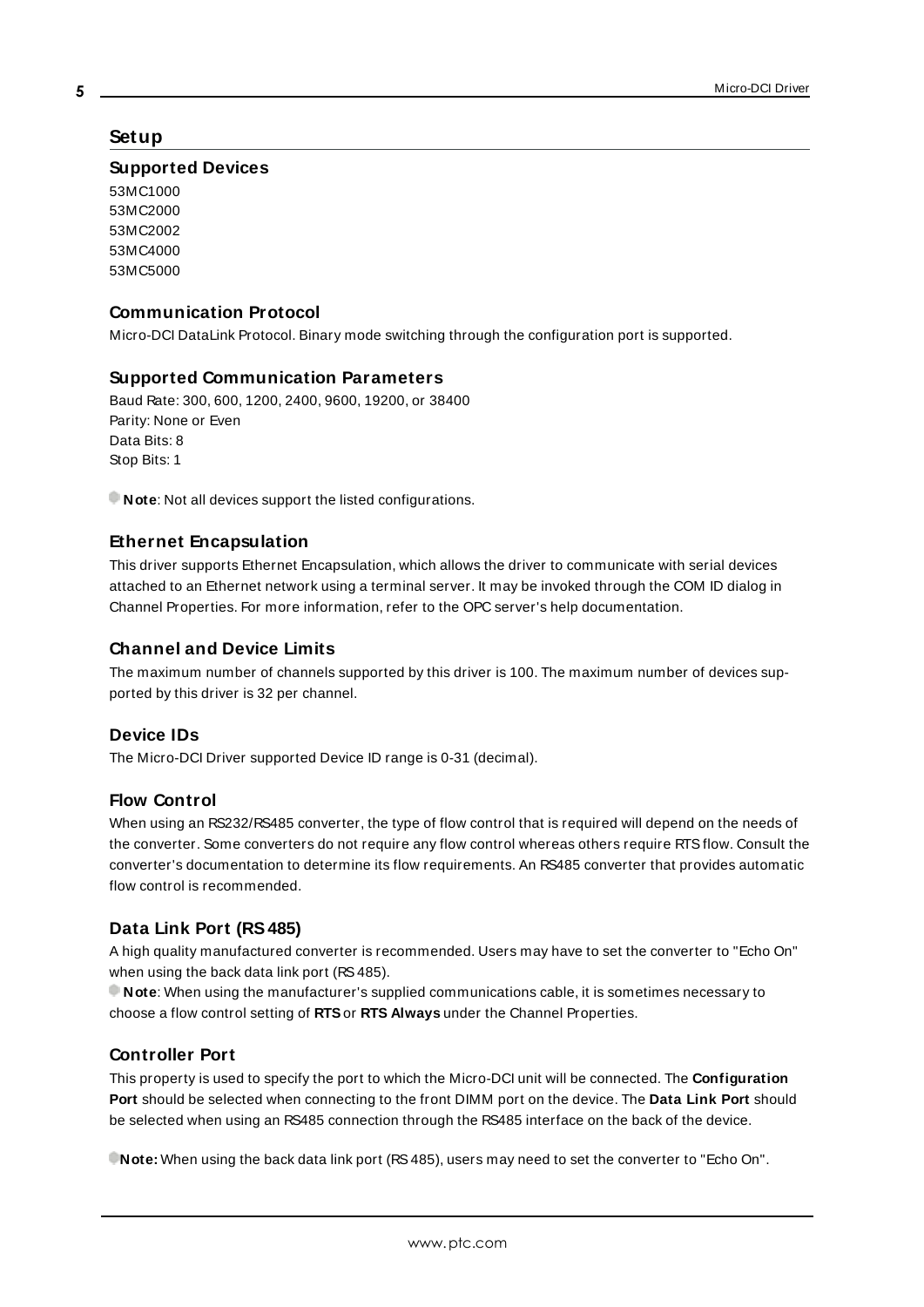# <span id="page-5-0"></span>**Channel Properties — General**

This server supports the use of multiple simultaneous communications drivers. Each protocol or driver used in a server project is called a channel. A server project may consist of many channels with the same communications driver or with unique communications drivers. A channel acts as the basic building block of an OPC link. This group is used to specify general channel properties, such as the identification attributes and operating mode.

| <b>Property Groups</b><br>General<br>Write Optimizations<br>Advanced | <b>Identification</b><br>$\equiv$ |                |
|----------------------------------------------------------------------|-----------------------------------|----------------|
|                                                                      | Name                              |                |
|                                                                      | Description                       |                |
|                                                                      | Driver                            |                |
|                                                                      | $\Box$ Diagnostics                |                |
|                                                                      | <b>Diagnostics Capture</b>        | <b>Disable</b> |

# **Identification**

**Name**: Specify the user-defined identity of this channel. In each server project, each channel name must be unique. Although names can be up to 256 characters, some client applications have a limited display window when browsing the OPC server's tag space. The channel name is part of the OPC browser information. The property is required for creating a channel.

For information on reserved characters, refer to "How To... Properly Name a Channel, Device, Tag, and Tag Group" in the server help.

**Description**: Specify user-defined information about this channel.

Many of these properties, including Description, have an associated system tag.

**Driver**: Specify the protocol / driver for this channel. This property specifies the device driver that was selected during channel creation. It is a disabled setting in the channel properties. The property is required for creating a channel.

**Note**: With the server's online full-time operation, these properties can be changed at any time. This includes changing the channel name to prevent clients from registering data with the server. If a client has already acquired an item from the server before the channel name is changed, the items are unaffected. If, after the channel name has been changed, the client application releases the item and attempts to reacquire using the old channel name, the item is not accepted. Changes to the properties should not be made once a large client application has been developed. Utilize proper user role and privilege management to prevent operators from changing properties or accessing server features.

#### **Diagnostics**

**Diagnostics Capture**: When enabled, this option makes the channel's diagnostic information available to OPC applications allows the usage of statistics tags that provide feedback to client applications regarding the operation of the channel. Because the server's diagnostic features require a minimal amount of overhead processing, it is recommended that they be utilized when needed and disabled when not. The default is disabled.

**Note:** This property is not available if the driver does not support diagnostics.

For more information, refer to "Communication Diagnostics" and "Statistics Tags" in the server help.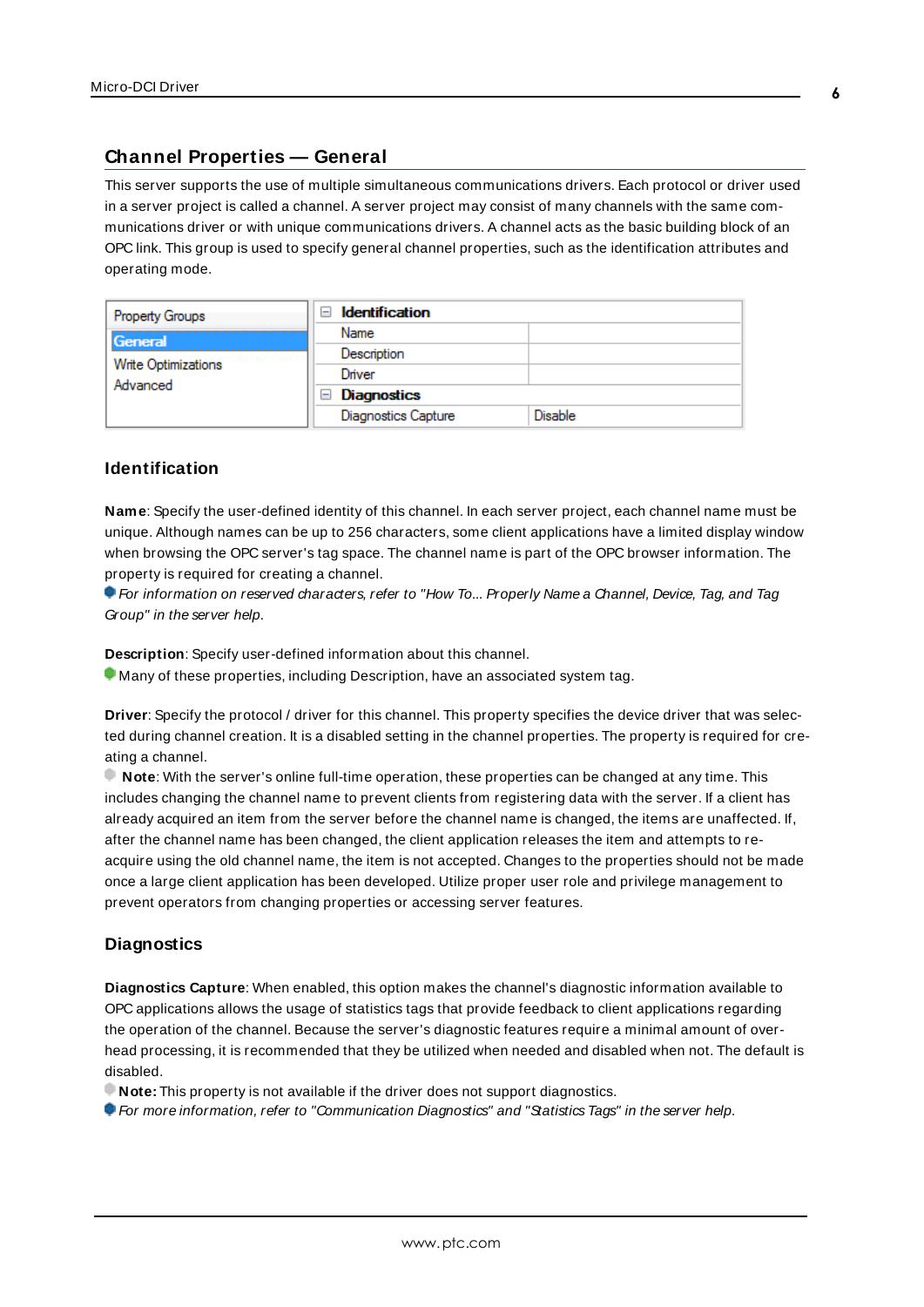# <span id="page-6-0"></span>**Channel Properties — Serial Communications**

Serial communication properties are available to serial drivers and vary depending on the driver, connection type, and options selected. Below is a superset of the possible properties. Click to jump to one of the sections: **[Connection](#page-6-1) Type**, **Serial Port [Settings](#page-6-2)** or **[Ethernet](#page-7-0) Settings**, and **[Operational](#page-7-1) Behavior**.

**Note**: With the server's online full-time operation, these properties can be changed at any time. Utilize proper user role and privilege management to prevent operators from changing properties or accessing server features.

| <b>Property Groups</b>       | <b>Connection Type</b><br>$-$           |                   |  |
|------------------------------|-----------------------------------------|-------------------|--|
| General                      | Physical Medium                         | <b>COM Port</b>   |  |
| <b>Serial Communications</b> | <b>Serial Port Settings</b><br>$\equiv$ |                   |  |
| Write Optimizations          | COM ID                                  | 39                |  |
| Advanced                     | <b>Baud Rate</b>                        | 19200             |  |
|                              | Data Bits                               | 8                 |  |
|                              | Parity                                  | None              |  |
|                              | Stop Bits                               |                   |  |
|                              | <b>Flow Control</b>                     | <b>RTS Always</b> |  |
|                              | □ Operational Behavior                  |                   |  |
|                              | <b>Report Communication Errors</b>      | Enable            |  |
|                              | Close Idle Connection                   | Enable            |  |
|                              | Idle Time to Close (s)                  | 15                |  |

## <span id="page-6-1"></span>**Connection Type**

**Physical Medium**: Choose the type of hardware device for data communications. Options include COM Port, None, Modem, and Ethernet Encapsulation. The default is COM Port.

- <sup>l</sup> **None**: Select None to indicate there is no physical connection, which displays the **[Operation](#page-8-1) with no [Communications](#page-8-1)** section.
- <sup>l</sup> **COM Port**: Select Com Port to display and configure the **Serial Port [Settings](#page-6-2)** section.
- **Modem**: Select Modem if phone lines are used for communications, which are configured in the **Modem [Settings](#page-8-2)** section.
- **Ethernet Encap.**: Select if Ethernet Encapsulation is used for communications, which displays the **[Ethernet](#page-7-0) Settings** section.
- **Shared**: Verify the connection is correctly identified as sharing the current configuration with another channel. This is a read-only property.

#### <span id="page-6-2"></span>**Serial Port Settings**

**COM ID**: Specify the Communications ID to be used when communicating with devices assigned to the channel. The valid range is 1 to 9991 to 16. The default is 1.

**Baud Rate**: Specify the baud rate to be used to configure the selected communications port.

**Data Bits**: Specify the number of data bits per data word. Options include 5, 6, 7, or 8.

**Parity**: Specify the type of parity for the data. Options include Odd, Even, or None.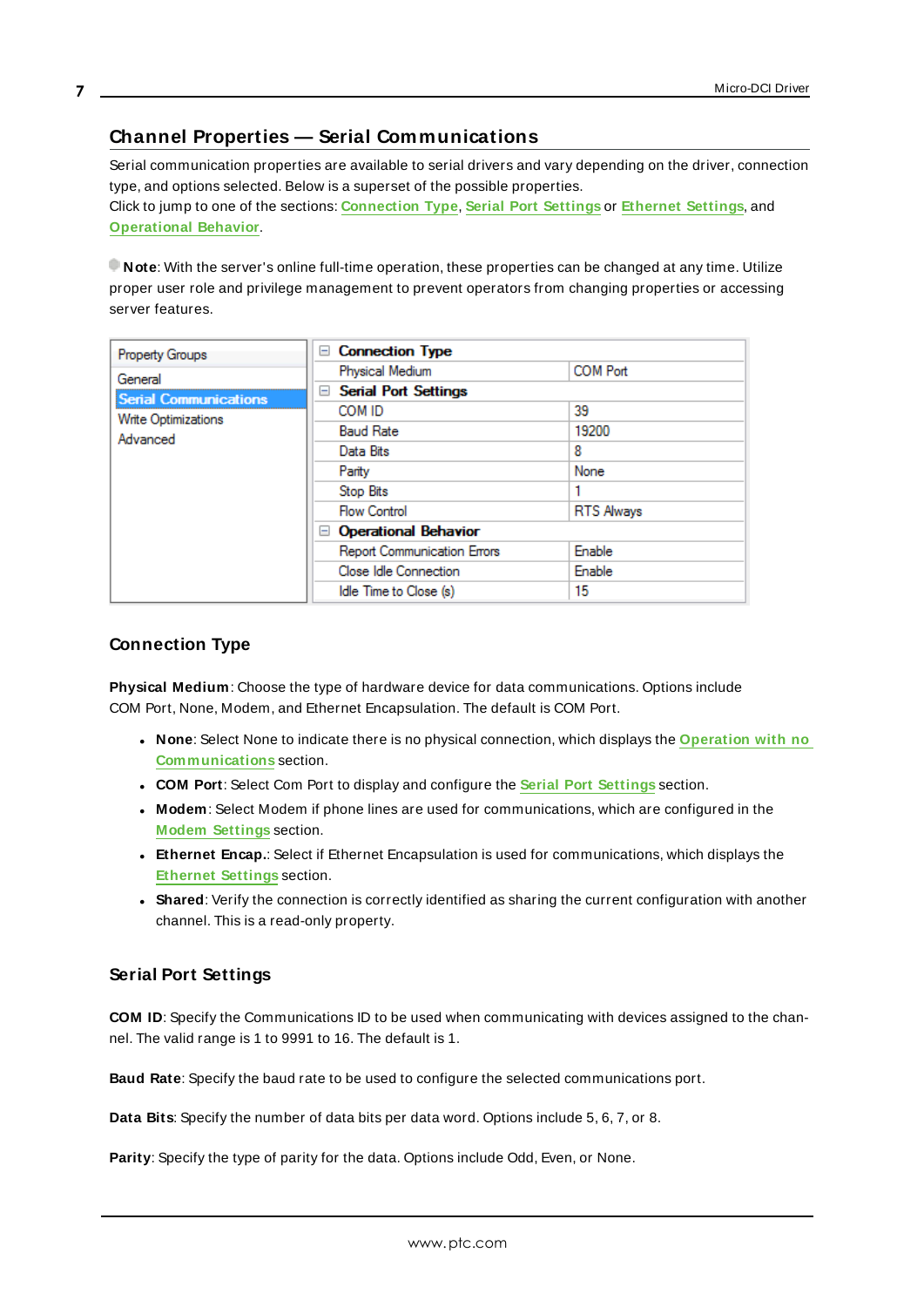**Stop Bits**: Specify the number of stop bits per data word. Options include 1 or 2.

**Flow Control**: Select how the RTSand DTRcontrol lines are utilized. Flow control is required to communicate with some serial devices. Options are:

- **None:** This option does not toggle or assert control lines.
- **DTR:** This option asserts the DTR line when the communications port is opened and remains on.
- **RTS:** This option specifies that the RTS line is high if bytes are available for transmission. After all buffered bytes have been sent, the RTSline is low. This is normally used with RS232/RS485 converter hardware.
- **RTS, DTR:** This option is a combination of DTR and RTS.
- <sup>l</sup> **RTS Always**: This option asserts the RTSline when the communication port is opened and remains on.
- <sup>l</sup> **RTS Manual**: This option asserts the RTSline based on the timing properties entered for RTSLine Control. It is only available when the driver supports manual RTSline control (or when the properties are shared and at least one of the channels belongs to a driver that provides this support). RTS Manual adds an **RTS Line Control** property with options as follows:
	- **Raise**: This property specifies the amount of time that the RTS line is raised prior to data transmission. The valid range is 0 to 9999 milliseconds. The default is 10 milliseconds.
	- **Drop**: This property specifies the amount of time that the RTS line remains high after data transmission. The valid range is 0 to 9999 milliseconds. The default is 10 milliseconds.
	- **Poll Delay**: This property specifies the amount of time that polling for communications is delayed. The valid range is 0 to 9999. The default is 10 milliseconds.

**Tip**: When using two-wire RS-485, "echoes" may occur on the communication lines. Since this communication does not support echo suppression, it is recommended that echoes be disabled or a RS-485 converter be used.

#### <span id="page-7-1"></span>**Operational Behavior**

- <sup>l</sup> **Report Communication Errors**: Enable or disable reporting of low-level communications errors. When enabled, low-level errors are posted to the Event Log as they occur. When disabled, these same errors are not posted even though normal request failures are. The default is Enable.
- <sup>l</sup> **Close Idle Connection**: Choose to close the connection when there are no longer any tags being referenced by a client on the channel. The default is Enable.
- **.** Idle Time to Close: Specify the amount of time that the server waits once all tags have been removed before closing the COM port. The default is 15 seconds.

#### <span id="page-7-0"></span>**Ethernet Settings**

**Note**: Not all serial drivers support Ethernet Encapsulation. If this group does not appear, the functionality is not supported.

Ethernet Encapsulation provides communication with serial devices connected to terminal servers on the Ethernet network. A terminal server is essentially a virtual serial port that converts TCP/IP messages on the Ethernet network to serial data. Once the message has been converted, users can connect standard devices that support serial communications to the terminal server. The terminal server's serial port must be properly configured to match the requirements of the serial device to which it is attached. For more information, refer to "Using Ethernet Encapsulation" in the server help.

<sup>l</sup> **Network Adapter**: Indicate a network adapter to bind for Ethernet devices in this channel. Choose a network adapter to bind to or allow the OSto select the default.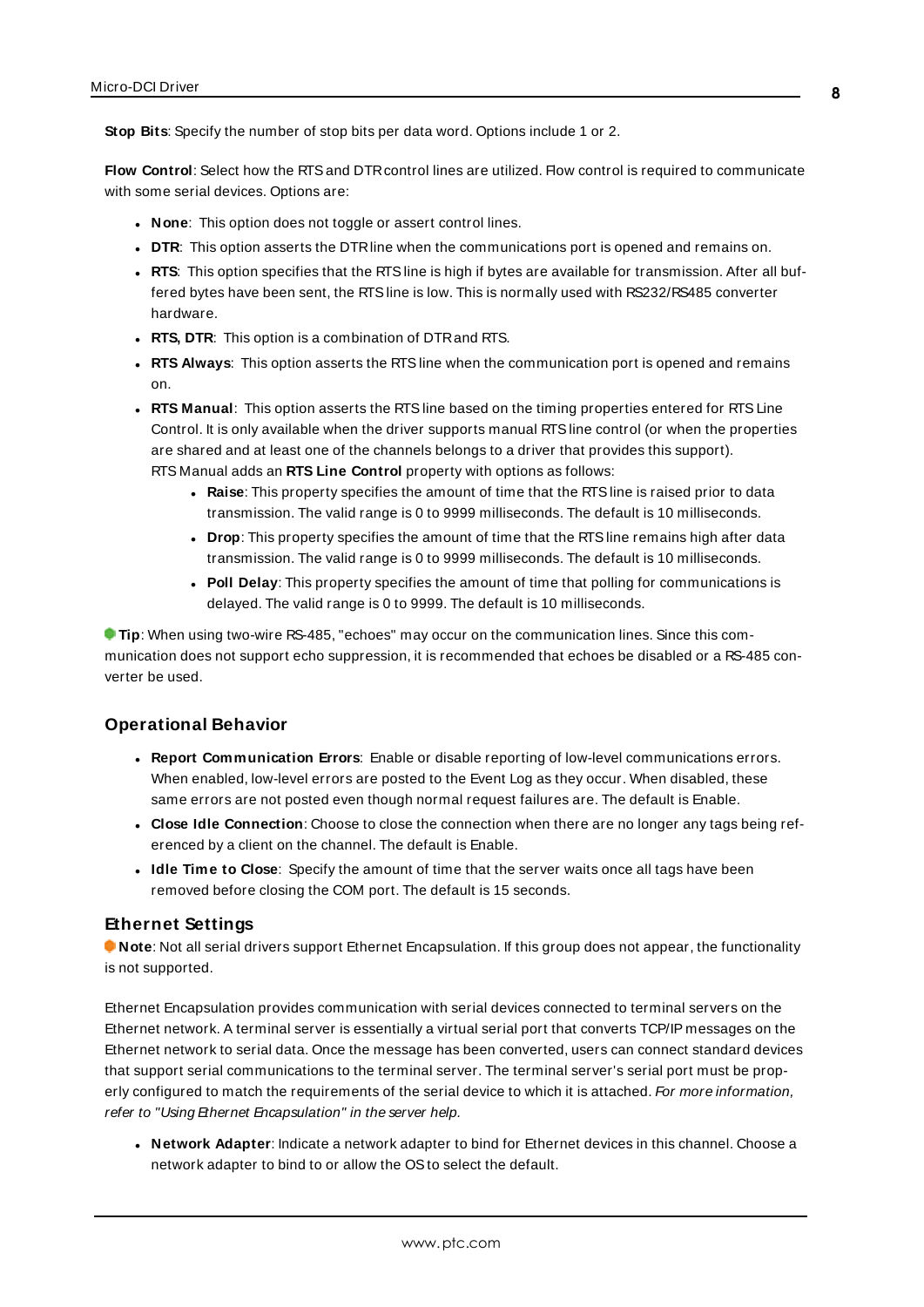Specific drivers may display additional Ethernet Encapsulation properties. For more information, refer to **Channel Properties — Ethernet Encapsulation**.

## <span id="page-8-2"></span>**Modem Settings**

- **Modem**: Specify the installed modem to be used for communications.
- **Connect Timeout**: Specify the amount of time to wait for connections to be established before failing a read or write. The default is 60 seconds.
- <sup>l</sup> **Modem Properties**: Configure the modem hardware. When clicked, it opens vendor-specific modem properties.
- **Auto-Dial**: Enables the automatic dialing of entries in the Phonebook. The default is Disable. For more information, refer to "Modem Auto-Dial" in the server help.
- <sup>l</sup> **Report Communication Errors**: Enable or disable reporting of low-level communications errors. When enabled, low-level errors are posted to the Event Log as they occur. When disabled, these same errors are not posted even though normal request failures are. The default is Enable.
- **Close Idle Connection**: Choose to close the modem connection when there are no longer any tags being referenced by a client on the channel. The default is Enable.
- <sup>l</sup> **Idle Time to Close**: Specify the amount of time that the server waits once all tags have been removed before closing the modem connection. The default is 15 seconds.

#### <span id="page-8-1"></span>**Operation with no Communications**

**Read Processing**: Select the action to be taken when an explicit device read is requested. Options include Ignore and Fail. Ignore does nothing; Fail provides the client with an update that indicates failure. The default setting is Ignore.

# <span id="page-8-0"></span>**Channel Properties — Write Optimizations**

The server must ensure that the data written from the client application gets to the device on time. Given this goal, the server provides optimization properties to meet specific needs or improve application responsiveness.

| <b>Property Groups</b>     | $\Box$ Write Optimizations |                                      |
|----------------------------|----------------------------|--------------------------------------|
| General                    | Optimization Method        | Write Only Latest Value for All Tags |
|                            | Duty Cycle                 |                                      |
| <b>Write Optimizations</b> |                            |                                      |

#### **Write Optimizations**

**Optimization Method**: Controls how write data is passed to the underlying communications driver. The options are:

- <sup>l</sup> **Write All Values for All Tags**: This option forces the server to attempt to write every value to the controller. In this mode, the server continues to gather write requests and add them to the server's internal write queue. The server processes the write queue and attempts to empty it by writing data to the device as quickly as possible. This mode ensures that everything written from the client applications is sent to the target device. This mode should be selected if the write operation order or the write item's content must uniquely be seen at the target device.
- <sup>l</sup> **Write Only Latest Value for Non-Boolean Tags**: Many consecutive writes to the same value can accumulate in the write queue due to the time required to actually send the data to the device. If the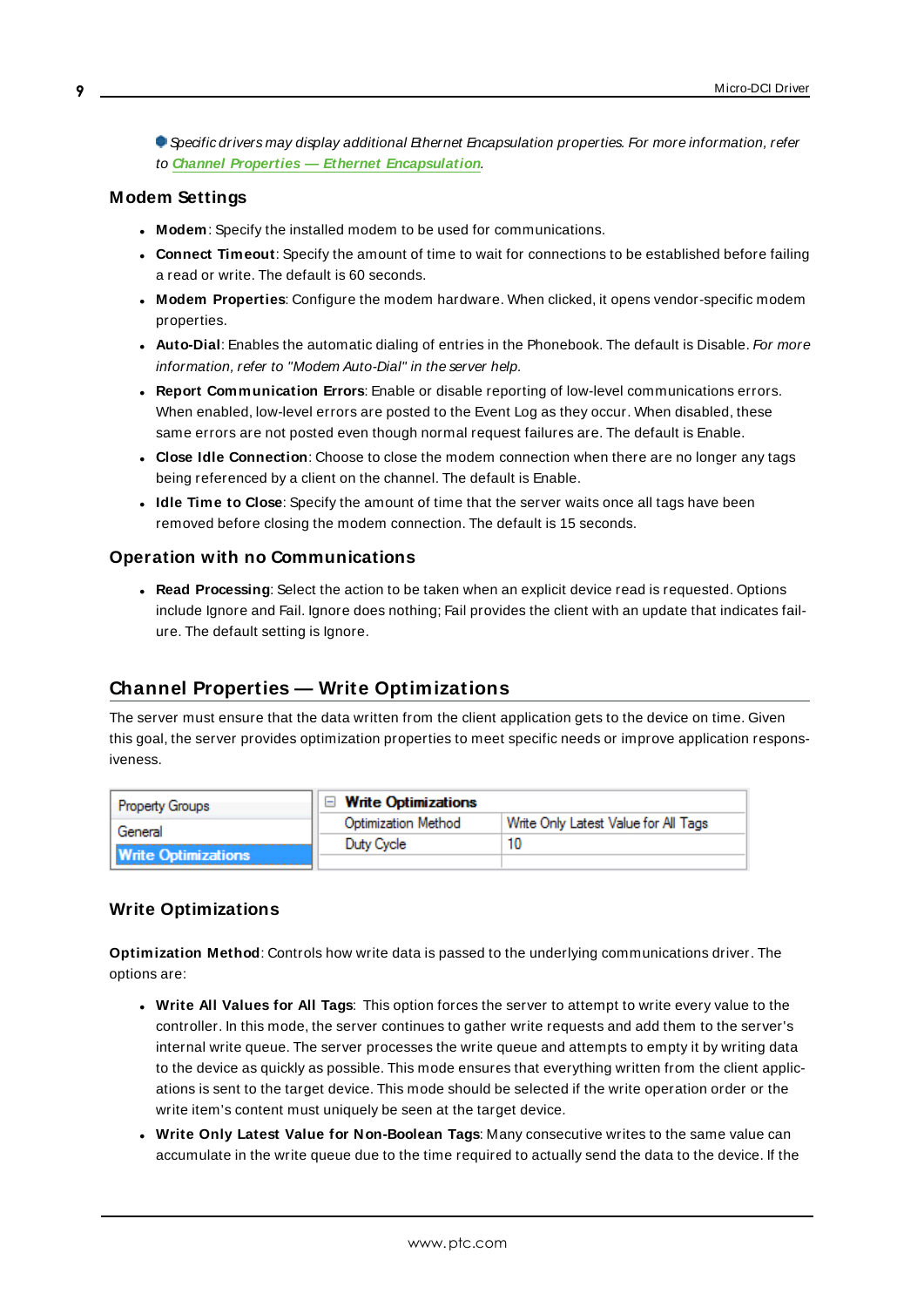server updates a write value that has already been placed in the write queue, far fewer writes are needed to reach the same final output value. In this way, no extra writes accumulate in the server's queue. When the user stops moving the slide switch, the value in the device is at the correct value at virtually the same time. As the mode states, any value that is not a Boolean value is updated in the server's internal write queue and sent to the device at the next possible opportunity. This can greatly improve the application performance.

**Note**: This option does not attempt to optimize writes to Boolean values. It allows users to optimize the operation of HMI data without causing problems with Boolean operations, such as a momentary push button.

<sup>l</sup> **Write Only Latest Value for All Tags**: This option takes the theory behind the second optimization mode and applies it to all tags. It is especially useful if the application only needs to send the latest value to the device. This mode optimizes all writes by updating the tags currently in the write queue before they are sent. This is the default mode.

**Duty Cycle**: is used to control the ratio of write to read operations. The ratio is always based on one read for every one to ten writes. The duty cycle is set to ten by default, meaning that ten writes occur for each read operation. Although the application is performing a large number of continuous writes, it must be ensured that read data is still given time to process. A setting of one results in one read operation for every write operation. If there are no write operations to perform, reads are processed continuously. This allows optimization for applications with continuous writes versus a more balanced back and forth data flow. **Note**: It is recommended that the application be characterized for compatibility with the write optimization enhancements before being used in a production environment.

# <span id="page-9-0"></span>**Channel Properties — Advanced**

This group is used to specify advanced channel properties. Not all drivers support all properties; so the Advanced group does not appear for those devices.

| <b>Property Groups</b>                                   | $\Box$ Non-Normalized Float Handling |                   |
|----------------------------------------------------------|--------------------------------------|-------------------|
| General<br><b>Write Optimizations</b><br><b>Advanced</b> | <b>Floating-Point Values</b>         | Replace with Zero |
|                                                          | <b>Inter-Device Delay</b>            |                   |
|                                                          | Inter-Device Delay (ms)              |                   |
|                                                          |                                      |                   |

**Non-Normalized Float Handling**: A non-normalized value is defined as Infinity, Not-a-Number (NaN), or as a Denormalized Number. The default is Replace with Zero. Drivers that have native float handling may default to Unmodified. Non-normalized float handling allows users to specify how a driver handles non-normalized IEEE-754 floating point data. Descriptions of the options are as follows:

- <sup>l</sup> **Replace with Zero**: This option allows a driver to replace non-normalized IEEE-754 floating point values with zero before being transferred to clients.
- <sup>l</sup> **Unmodified**: This option allows a driver to transfer IEEE-754 denormalized, normalized, non-number, and infinity values to clients without any conversion or changes.

**Note:** This property is not available if the driver does not support floating-point values or if it only supports the option that is displayed. According to the channel's float normalization setting, only real-time driver tags (such as values and arrays) are subject to float normalization. For example, EFM data is not affected by this setting.

For more information on the floating-point values, refer to "How To ... Work with Non-Normalized Floating-Point Values" in the server help.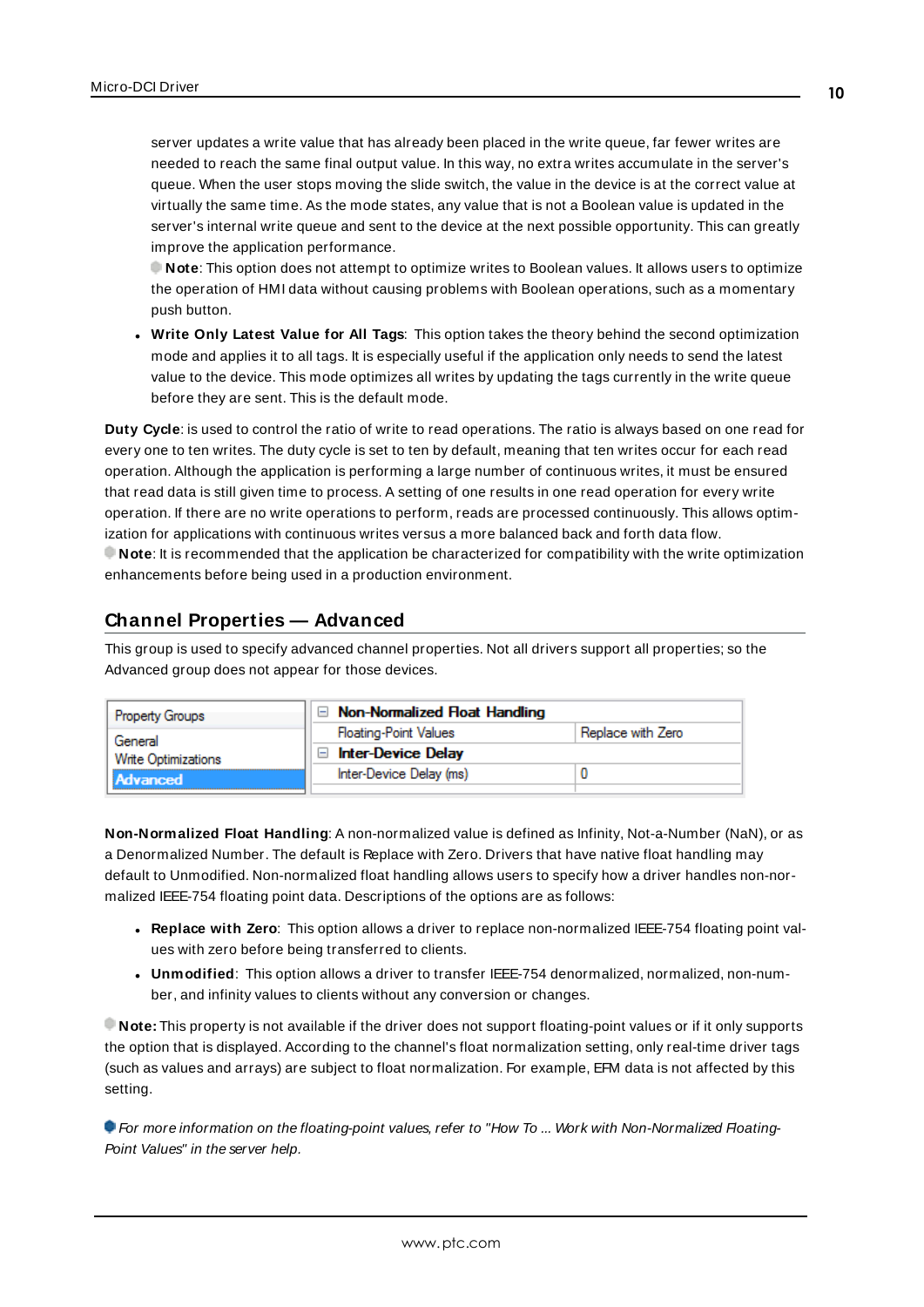**Inter-Device Delay**: Specify the amount of time the communications channel waits to send new requests to the next device after data is received from the current device on the same channel. Zero (0) disables the delay.

<span id="page-10-0"></span>**Note:** This property is not available for all drivers, models, and dependent settings.

# **Channel Properties — Settings**

| Property Groups                              | <b>Controller Port</b> |                                      |
|----------------------------------------------|------------------------|--------------------------------------|
| General                                      | Controller Port        | Configuration Port                   |
| Serial Communications<br>Write Optimizations |                        | Configuration Port<br>Data Link Port |
| Advanced                                     |                        |                                      |
| <b>Settings</b>                              |                        |                                      |

**Controller Port**: Specify the port to which the Micro-DCI unit to connect. The **Configuration Port** should be selected when connecting to the front DIMM port on the device. The **Data Link Port** should be selected when using an RS485 connection through the RS485 interface on the back of the device.

<span id="page-10-1"></span>When using the back data link port (RS485), users may need to set the converter to "Echo On".

# **Device Properties — General**

A device represents a single target on a communications channel. If the driver supports multiple controllers, users must enter a device ID for each controller.

| Property Groups | <b>Identification</b><br>$\equiv$ |         |
|-----------------|-----------------------------------|---------|
| General         | Name                              |         |
| Scan Mode       | Description                       |         |
|                 | Channel Assignment                |         |
|                 | Driver                            |         |
|                 | Model                             |         |
|                 | <b>ID</b> Format                  | Decimal |
|                 | ID                                |         |
|                 |                                   |         |

## <span id="page-10-2"></span>**Identification**

**Name**: Specify the name of the device. It is a logical user-defined name that can be up to 256 characters long and may be used on multiple channels.

**Note**: Although descriptive names are generally a good idea, some OPC client applications may have a limited display window when browsing the OPC server's tag space. The device name and channel name become part of the browse tree information as well. Within an OPC client, the combination of channel name and device name would appear as "ChannelName.DeviceName".

For more information, refer to "How To... Properly Name a Channel, Device, Tag, and Tag Group" in server help.

**Description**: Specify the user-defined information about this device.

**Many of these properties, including Description, have an associated system tag.** 

**11**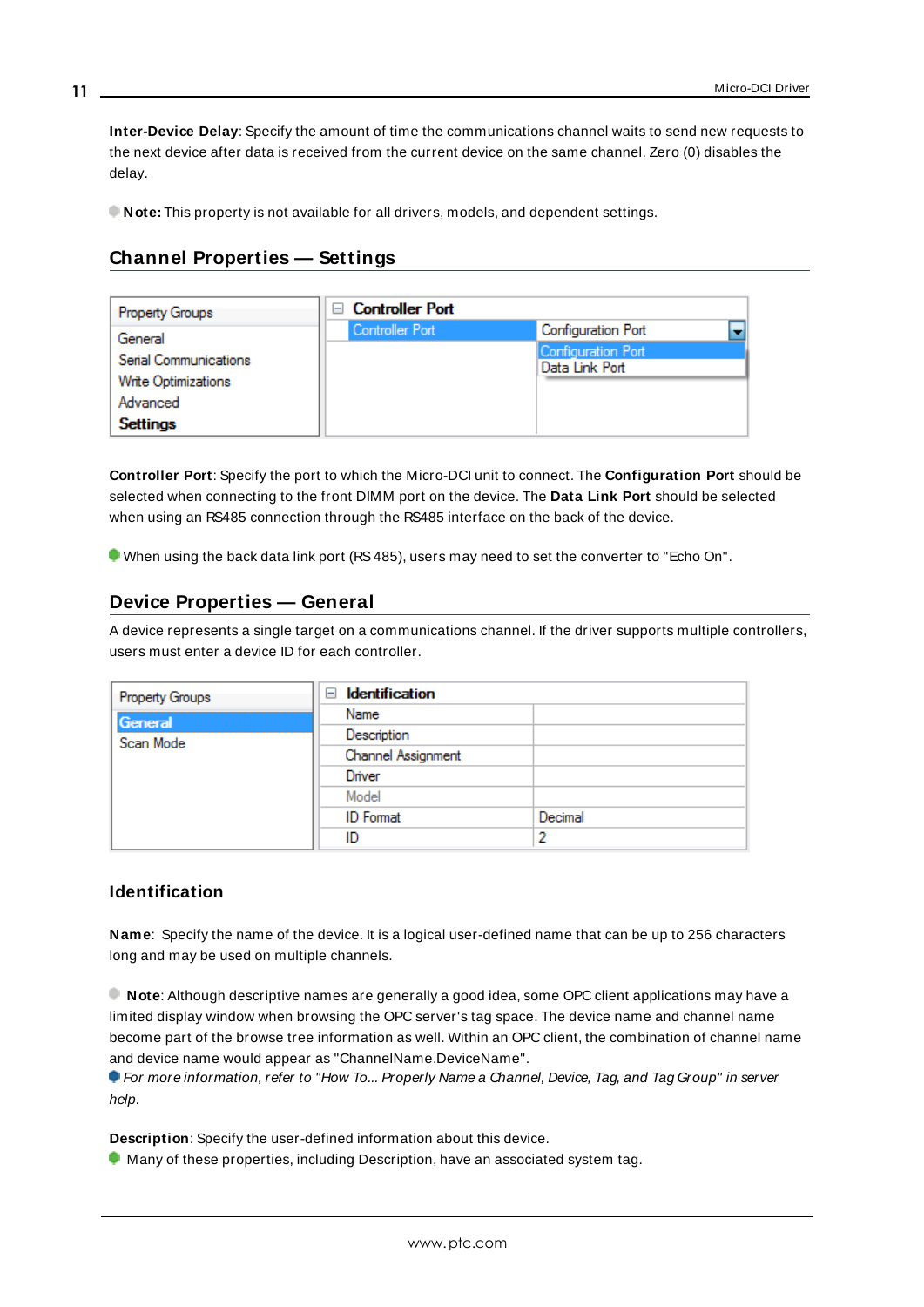<span id="page-11-3"></span><span id="page-11-1"></span>**Channel Assignment**: Specify the user-defined name of the channel to which this device currently belongs.

<span id="page-11-5"></span>**Driver**: Selected protocol driver for this device.

**Model**: Specify the type of device that is associated with this ID. The contents of the drop-down menu depend on the type of communications driver being used. Models that are not supported by a driver are disabled. If the communications driver supports multiple device models, the model selection can only be changed when there are no client applications connected to the device.

**Note:** If the communication driver supports multiple models, users should try to match the model selection to the physical device. If the device is not represented in the drop-down menu, select a model that conforms closest to the target device. Some drivers support a model selection called "Open," which allows users to communicate without knowing the specific details of the target device. For more information, refer to the driver help documentation.

<span id="page-11-4"></span>**ID**: Specify the device's driver-specific station or node. The type of ID entered depends on the communications driver being used. For many communication drivers, the ID is a numeric value. Drivers that support a Numeric ID provide users with the option to enter a numeric value whose format can be changed to suit the needs of the application or the characteristics of the selected communications driver. The format is set by the driver by default. Options include Decimal, Octal, and Hexadecimal.

**Note**: If the driver is Ethernet-based or supports an unconventional station or node name, the device's TCP/IPaddress may be used as the device ID. TCP/IPaddresses consist of four values that are separated by periods, with each value in the range of 0 to 255. Some device IDs are string based. There may be additional properties to configure within the ID field, depending on the driver. For more information, refer to the driver's help documentation.

## <span id="page-11-0"></span>**Operating Mode**

| Property Groups             | <b>Identification</b>            |        |
|-----------------------------|----------------------------------|--------|
| <b>General</b><br>Scan Mode | Operating Mode<br>$\overline{ }$ |        |
|                             | Data Collection                  | Enable |
|                             | Simulated                        | No     |

<span id="page-11-2"></span>**Data Collection**: This property controls the device's active state. Although device communications are enabled by default, this property can be used to disable a physical device. Communications are not attempted when a device is disabled. From a client standpoint, the data is marked as invalid and write operations are not accepted. This property can be changed at any time through this property or the device system tags.

<span id="page-11-6"></span>**Simulated**: Place the device into or out of Simulation Mode. In this mode, the driver does not attempt to communicate with the physical device, but the server continues to return valid OPC data. Simulated stops physical communications with the device, but allows OPC data to be returned to the OPC client as valid data. While in Simulation Mode, the server treats all device data as reflective: whatever is written to the simulated device is read back and each OPC item is treated individually. The item's memory map is based on the group Update Rate. The data is not saved if the server removes the item (such as when the server is reinitialized). The default is No.

**Notes:**

1. This System tag (\_Simulated) is read only and cannot be written to for runtime protection. The System tag allows this property to be monitored from the client.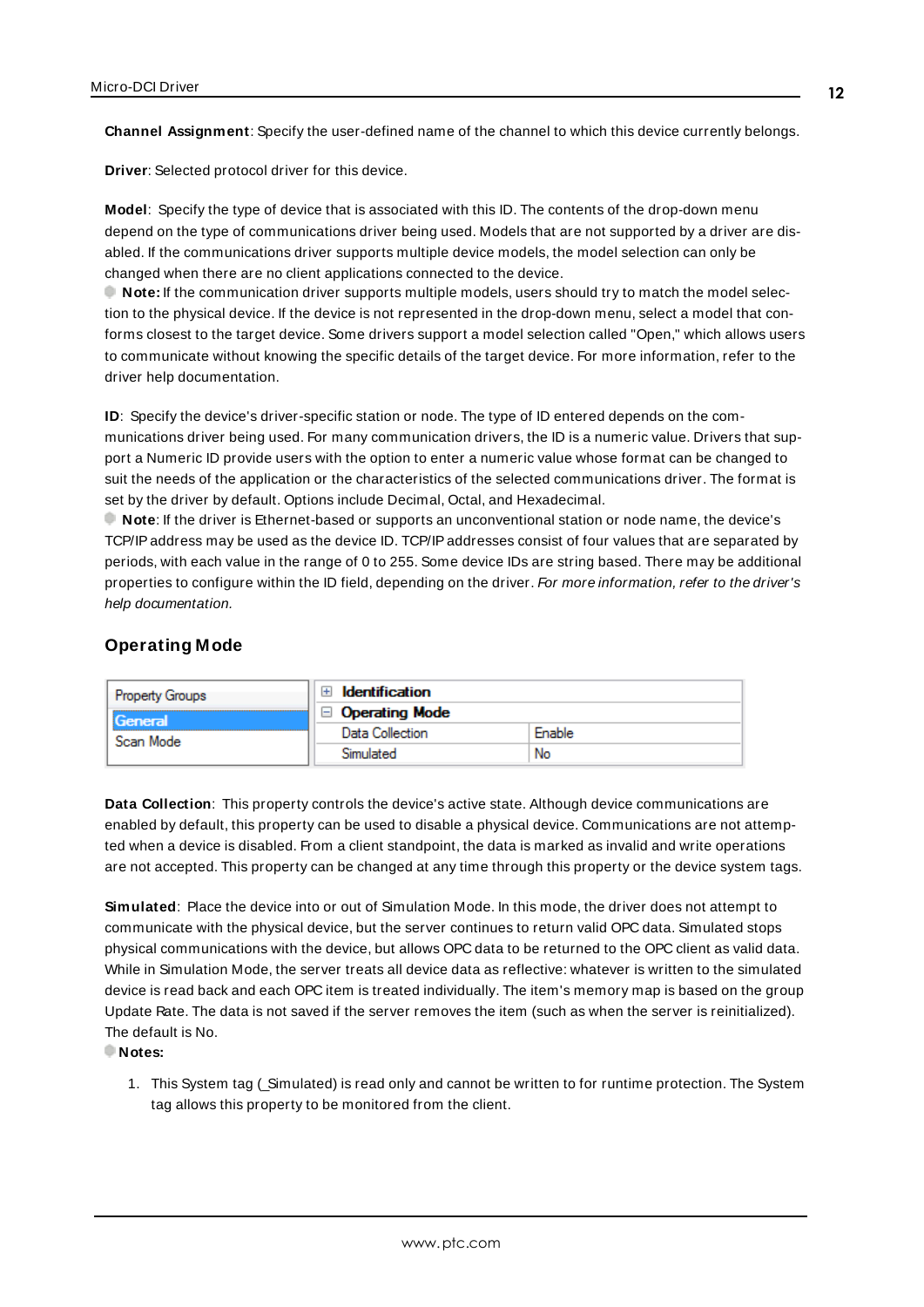2. In Simulation mode, the item's memory map is based on client update rate(s) (Group Update Rate for OPC clients or Scan Rate for native and DDEinterfaces). This means that two clients that reference the same item with different update rates return different data.

 Simulation Mode is for test and simulation purposes only. It should never be used in a production environment.

# <span id="page-12-0"></span>**Device Properties — Scan Mode**

The Scan Mode specifies the subscribed-client requested scan rate for tags that require device communications. Synchronous and asynchronous device reads and writes are processed as soon as possible; unaffected by the Scan Mode properties.

| <b>Property Groups</b> | Scan Mode                  |                                    |
|------------------------|----------------------------|------------------------------------|
| General                | Scan Mode                  | Respect Client-Specified Scan Rate |
| Scan Mode              | Initial Updates from Cache | Disable                            |
|                        |                            |                                    |

<span id="page-12-6"></span>**Scan Mode**: Specify how tags in the device are scanned for updates sent to subscribing clients. Descriptions of the options are:

- <sup>l</sup> **Respect Client-Specified Scan Rate**: This mode uses the scan rate requested by the client.
- <sup>l</sup> **Request Data No Faster than Scan Rate**: This mode specifies the value set as the maximum scan rate. The valid range is 10 to 99999990 milliseconds. The default is 1000 milliseconds. **Note**: When the server has an active client and items for the device and the scan rate value is increased, the changes take effect immediately. When the scan rate value is decreased, the changes do not take effect until all client applications have been disconnected.
- <span id="page-12-3"></span><sup>l</sup> **Request All Data at Scan Rate**: This mode forces tags to be scanned at the specified rate for subscribed clients. The valid range is 10 to 99999990 milliseconds. The default is 1000 milliseconds.
- <sup>l</sup> **Do Not Scan, Demand Poll Only**: This mode does not periodically poll tags that belong to the device nor perform a read to get an item's initial value once it becomes active. It is the OPC client's responsibility to poll for updates, either by writing to the \_DemandPoll tag or by issuing explicit device reads for individual items. For more information, refer to "Device Demand Poll" in server help.
- <span id="page-12-5"></span><sup>l</sup> **Respect Tag-Specified Scan Rate**: This mode forces static tags to be scanned at the rate specified in their static configuration tag properties. Dynamic tags are scanned at the client-specified scan rate.

<span id="page-12-4"></span>**Initial Updates from Cache**: When enabled, this option allows the server to provide the first updates for newly activated tag references from stored (cached) data. Cache updates can only be provided when the new item reference shares the same address, scan rate, data type, client access, and scaling properties. A device read is used for the initial update for the first client reference only. The default is disabled; any time a client activates a tag reference the server attempts to read the initial value from the device.

# <span id="page-12-2"></span><span id="page-12-1"></span>**Device Properties — Timing**

The device Timing properties allow the driver's response to error conditions to be tailored to fit the application's needs. In many cases, the environment requires changes to these properties for optimum performance. Factors such as electrically generated noise, modem delays, and poor physical connections can influence how many errors or timeouts a communications driver encounters. Timing properties are specific to each configured device.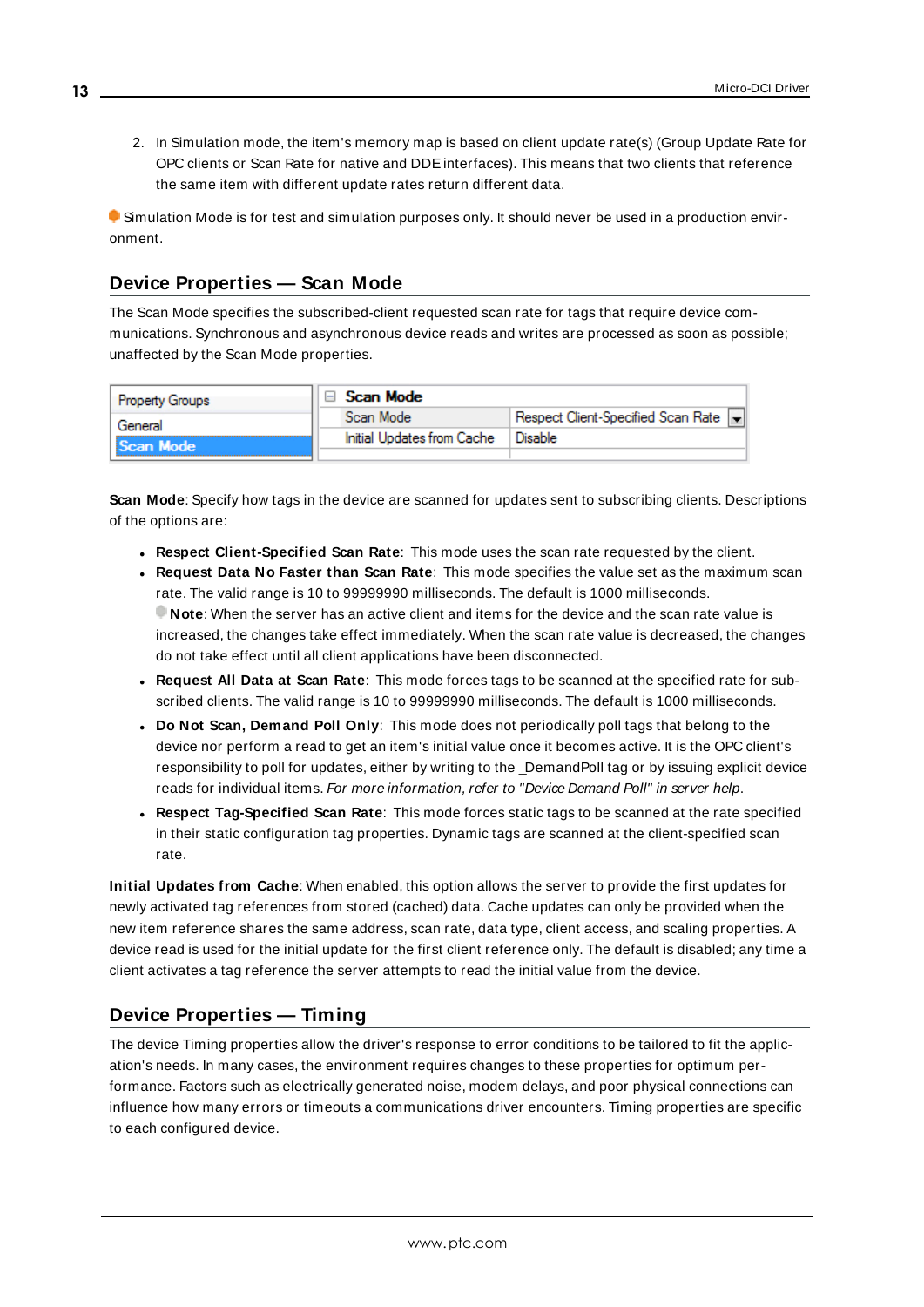| <b>Property Groups</b>                   | $\Box$ Communication Timeouts |      |
|------------------------------------------|-------------------------------|------|
| General                                  | Connect Timeout (s)           |      |
| Scan Mode<br><b>Timing</b><br>Redundancy | Request Timeout (ms)          | 1000 |
|                                          | Attempts Before Timeout       |      |
|                                          | Timing                        |      |
|                                          | Inter-Request Delay (ms)      |      |

## <span id="page-13-2"></span>**Communications Timeouts**

**Connect Timeout**: This property (which is used primarily by Ethernet based drivers) controls the amount of time required to establish a socket connection to a remote device. The device's connection time often takes longer than normal communications requests to that same device. The valid range is 1 to 30 seconds. The default is typically 3 seconds, but can vary depending on the driver's specific nature. If this setting is not supported by the driver, it is disabled.

**Note**: Due to the nature of UDPconnections, the connection timeout setting is not applicable when communicating via UDP.

<span id="page-13-4"></span>**Request Timeout**: Specify an interval used by all drivers to determine how long the driver waits for a response from the target device to complete. The valid range is 50 to 9,999,999 milliseconds (167.6667 minutes). The default is usually 1000 milliseconds, but can vary depending on the driver. The default timeout for most serial drivers is based on a baud rate of 9600 baud or better. When using a driver at lower baud rates, increase the timeout to compensate for the increased time required to acquire data.

<span id="page-13-1"></span>**Attempts Before Timeout**: Specify how many times the driver issues a communications request before considering the request to have failed and the device to be in error. The valid range is 1 to 10. The default is typically 3, but can vary depending on the driver's specific nature. The number of attempts configured for an application depends largely on the communications environment. This property applies to both connection attempts and request attempts.

#### <span id="page-13-3"></span>**Timing**

**Inter-Request Delay**: Specify how long the driver waits before sending the next request to the target device. It overrides the normal polling frequency of tags associated with the device, as well as one-time reads and writes. This delay can be useful when dealing with devices with slow turnaround times and in cases where network load is a concern. Configuring a delay for a device affects communications with all other devices on the channel. It is recommended that users separate any device that requires an interrequest delay to a separate channel if possible. Other communications properties (such as communication serialization) can extend this delay. The valid range is 0 to 300,000 milliseconds; however, some drivers may limit the maximum value due to a function of their particular design. The default is 0, which indicates no delay between requests with the target device.

<span id="page-13-0"></span>**Note**: Not all drivers support Inter-Request Delay. This setting does not appear if it is not available.

# **Device Properties — Auto-Demotion**

The Auto-Demotion properties can temporarily place a device off-scan in the event that a device is not responding. By placing a non-responsive device offline for a specific time period, the driver can continue to optimize its communications with other devices on the same channel. After the time period has been reached, the driver re-attempts to communicate with the non-responsive device. If the device is responsive, the device is placed on-scan; otherwise, it restarts its off-scan time period.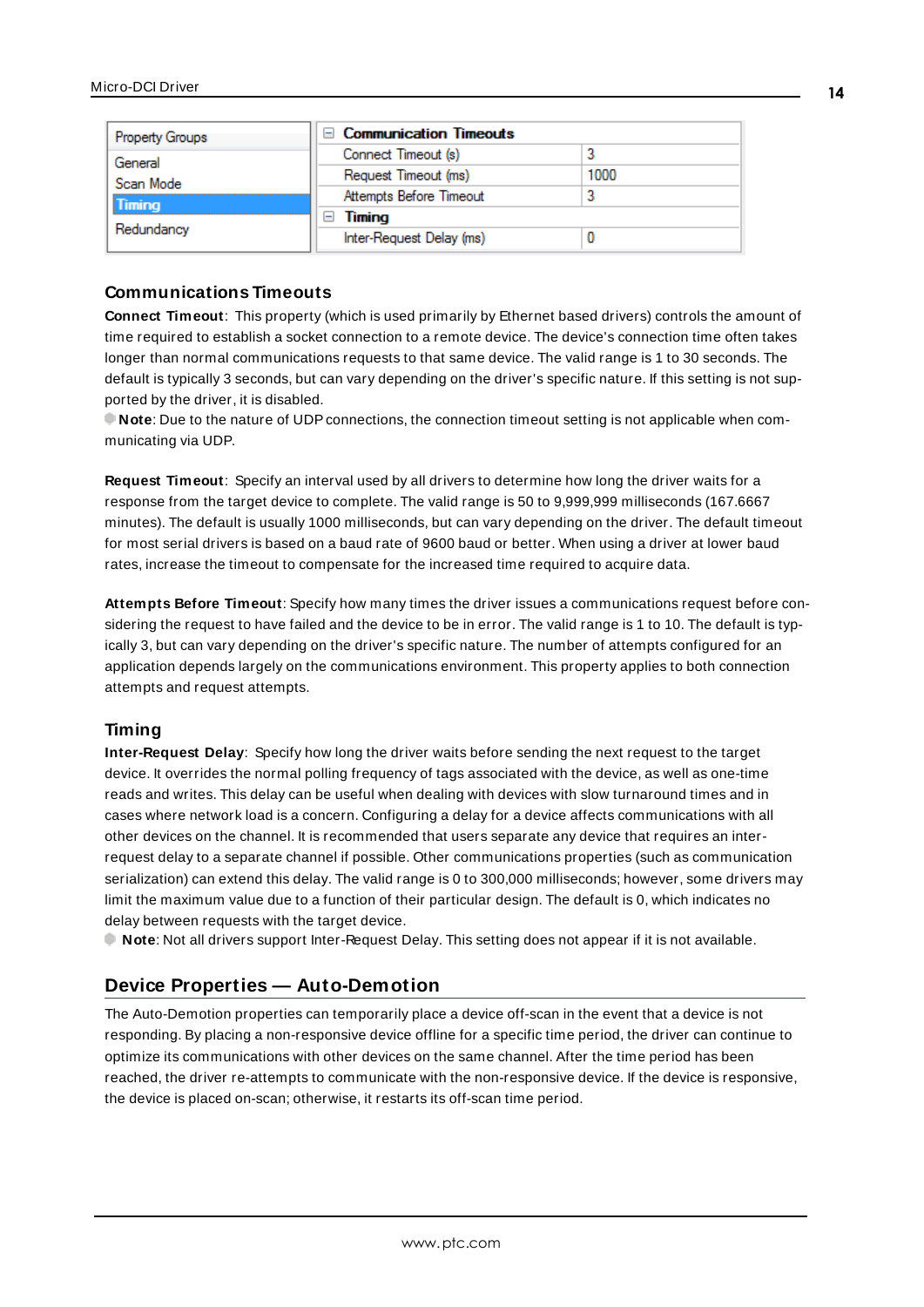| Property Groups      | <b>Auto-Demotion</b>                    |               |  |
|----------------------|-----------------------------------------|---------------|--|
| General              | Demote on Failure                       | <b>Enable</b> |  |
| Scan Mode            | Timeouts to Demote                      |               |  |
| Timina               | Demotion Period (ms)                    | 10000         |  |
| <b>Auto-Demotion</b> | Discard Requests when Demoted   Disable |               |  |
|                      |                                         |               |  |

<span id="page-14-2"></span>**Demote on Failure**: When enabled, the device is automatically taken off-scan until it is responding again. **Tip:** Determine when a device is off-scan by monitoring its demoted state using the \_AutoDemoted system tag.

<span id="page-14-5"></span>**Timeouts to Demote**: Specify how many successive cycles of request timeouts and retries occur before the device is placed off-scan. The valid range is 1 to 30 successive failures. The default is 3.

<span id="page-14-3"></span>**Demotion Period**: Indicate how long the device should be placed off-scan when the timeouts value is reached. During this period, no read requests are sent to the device and all data associated with the read requests are set to bad quality. When this period expires, the driver places the device on-scan and allows for another attempt at communications. The valid range is 100 to 3600000 milliseconds. The default is 10000 milliseconds.

<span id="page-14-4"></span>**Discard Requests when Demoted**: Select whether or not write requests should be attempted during the off-scan period. Disable to always send write requests regardless of the demotion period. Enable to discard writes; the server automatically fails any write request received from a client and does not post a message to the Event Log.

# <span id="page-14-0"></span>**Device Properties — Settings**

| <b>Property Groups</b> | Settings             |        |  |
|------------------------|----------------------|--------|--|
|                        | <b>Byte Stuffing</b> | Enable |  |
| Settings<br>Redundancy |                      |        |  |

**Byte Stuffing**: Select **Enable** if the device is configured to use byte stuffing.

<span id="page-14-1"></span>For more information, refer to F&P documentation on parameter L258.

# **Device Properties — Redundancy**

| <b>Property Groups</b>     | Redundancy<br>$=$      |                                    |  |  |
|----------------------------|------------------------|------------------------------------|--|--|
| General                    | Secondary Path         | <b>Channel Device1</b><br>$\cdots$ |  |  |
| Scan Mode                  | <b>Operating Mode</b>  | Switch On Failure                  |  |  |
| Timing                     | Monitor Item           |                                    |  |  |
| Auto-Demotion              | Monitor Interval (s)   | 300                                |  |  |
| <b>Tag Generation</b>      | Return to Primary ASAP | Yes                                |  |  |
| <b>Tag Import Settings</b> |                        |                                    |  |  |
| Redundancy                 |                        |                                    |  |  |
|                            |                        |                                    |  |  |

Redundancy is available with the Media-Level Redundancy Plug-In.

Consult the website, a sales representative, or the **user [manual](https://www.kepware.com/getattachment/35461efd-b53a-4219-a109-a89fad20b230/media-level-redundancy-manual.pdf)** for more information.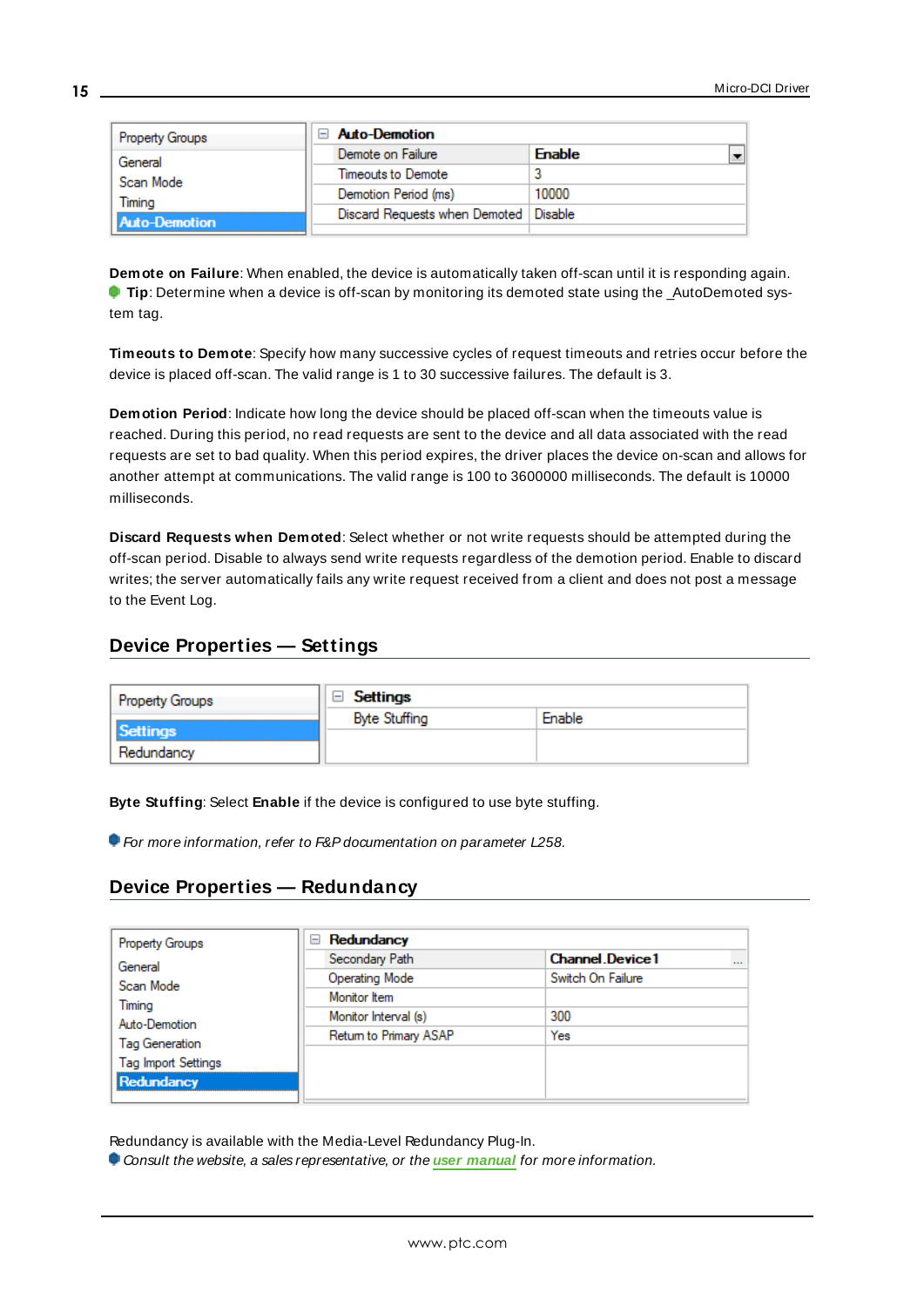# <span id="page-15-0"></span>**Data Types Description**

<span id="page-15-4"></span><span id="page-15-3"></span><span id="page-15-2"></span><span id="page-15-1"></span>

| Data Type      | <b>Description</b>              |
|----------------|---------------------------------|
| <b>Boolean</b> | Single bit                      |
|                | Unsigned 8-bit value            |
| <b>Byte</b>    |                                 |
|                | bit 0 is the low bit            |
|                | bit 7 is the high bit           |
|                | Unsigned 16-bit value           |
| Word           |                                 |
|                | bit 0 is the low bit            |
|                | bit 15 is the high bit          |
| <b>Float</b>   | 32-bit floating point value.    |
| Double         | 64-bit double precision value   |
| String         | Null-terminated character array |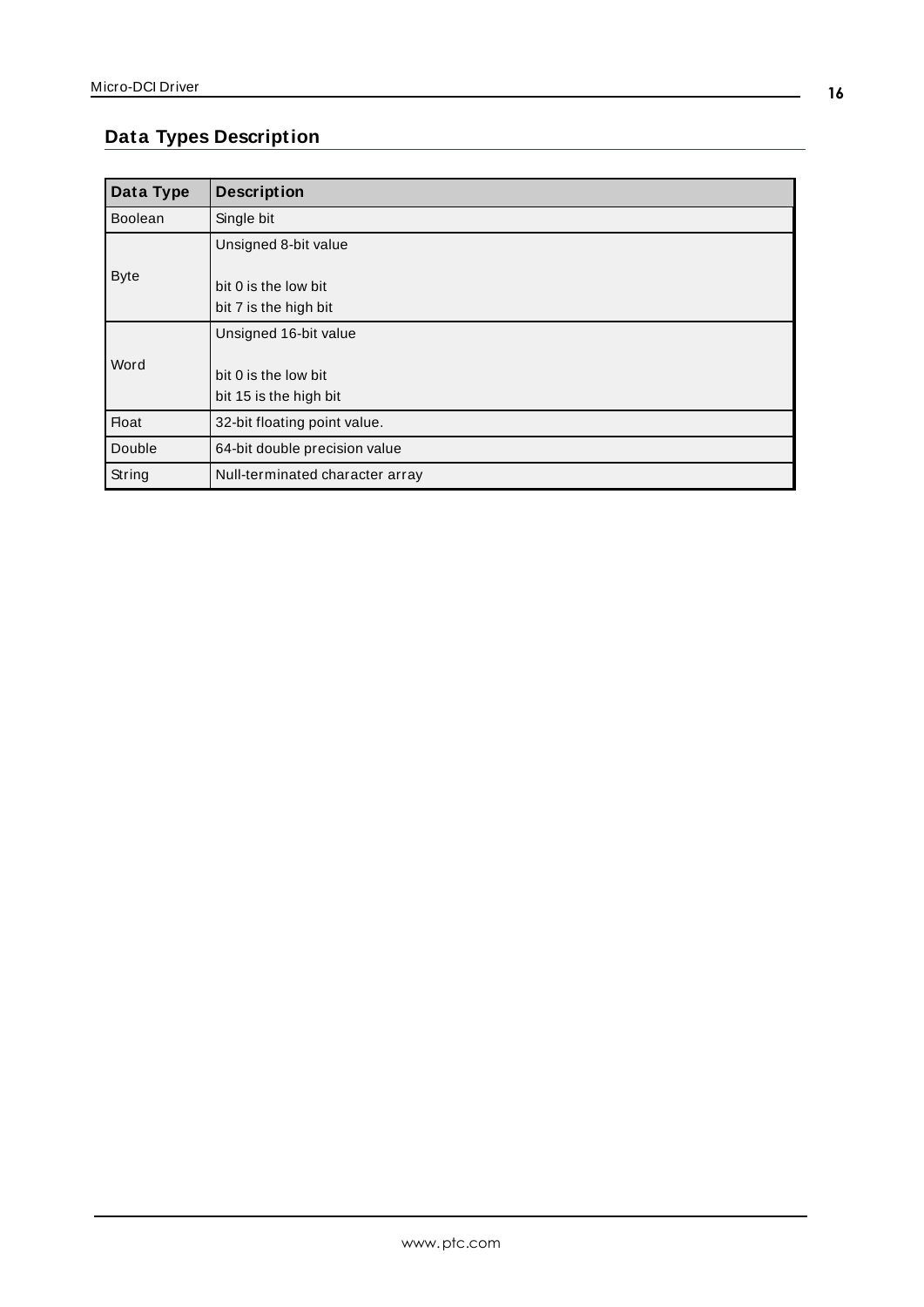# <span id="page-16-0"></span>**Address Descriptions**

Address specifications may vary depending on the model in use. Select a link from the following list to obtain address information for the model of interest.

**[53M C1000](#page-16-1) [53M C2000](#page-16-2) [53M C2002](#page-16-3) [53M C4000](#page-17-0) [53M C5000](#page-17-1)**

**Note**: The actual number of addresses of each type depends on the Micro-DCI device in use. Refer to the device documentation for address ranges.

# <span id="page-16-1"></span>**53MC1000 Addressing**

The following addresses are supported for this model. The default data types are shown in **bold**.

| <b>Description</b>       | Syntax                          | <b>Access</b> | Data Type                   |
|--------------------------|---------------------------------|---------------|-----------------------------|
| Logical Data Points      | $L0-L63$                        | Read/Write    | <b>Bool</b> , Byte or Word* |
| <b>Byte Data</b>         | <b>B0-B11</b>                   | Read/Write    | <b>Byte</b>                 |
| Real Data (3-byte Float) | $CO-C46$                        | Read/Write    | <b>Float</b>                |
| Real Data (5-byte Float) | H <sub>0</sub> -H <sub>10</sub> | Read/Write    | Float, Double               |

\* Addressing L type data for Bytes and Words are aligned on even Byte/Word boundaries respectively. This means that addressing Byte data is acceptable at addresses L0, L8, L16, L24 (8 bits per byte); Word data at addresses L0, L16, L32 (16 bits per word).

# <span id="page-16-2"></span>**53MC2000 Addressing**

The following addresses are supported for this model. The default data types are shown in **bold**.

| <b>Description</b>       | Syntax                           | <b>Access</b> | Data Type           |
|--------------------------|----------------------------------|---------------|---------------------|
| Logical Data Points      | $L0-L255$                        | Read/Write    | Bool, Byte or Word* |
| <b>Byte Data</b>         | B0-B127                          | Read/Write    | <b>Byte</b>         |
| Real Data (3-byte Float) | C <sub>0</sub> -C <sub>255</sub> | Read/Write    | <b>Float</b>        |
| Real Data (5-byte Float) | H <sub>0</sub> -H <sub>36</sub>  | Read/Write    | Float, Double       |

\* Addressing L type data for Bytes and Words are aligned on even Byte/Word boundaries respectively. This means that addressing Byte data is acceptable at addresses L0, L8, L16, L24 (8 bits per byte); Word data at addresses L0, L16, L32 (16 bits per word).

# <span id="page-16-3"></span>**53MC2002 Addressing**

The following addresses are supported for this model. The default data types are shown in **bold**.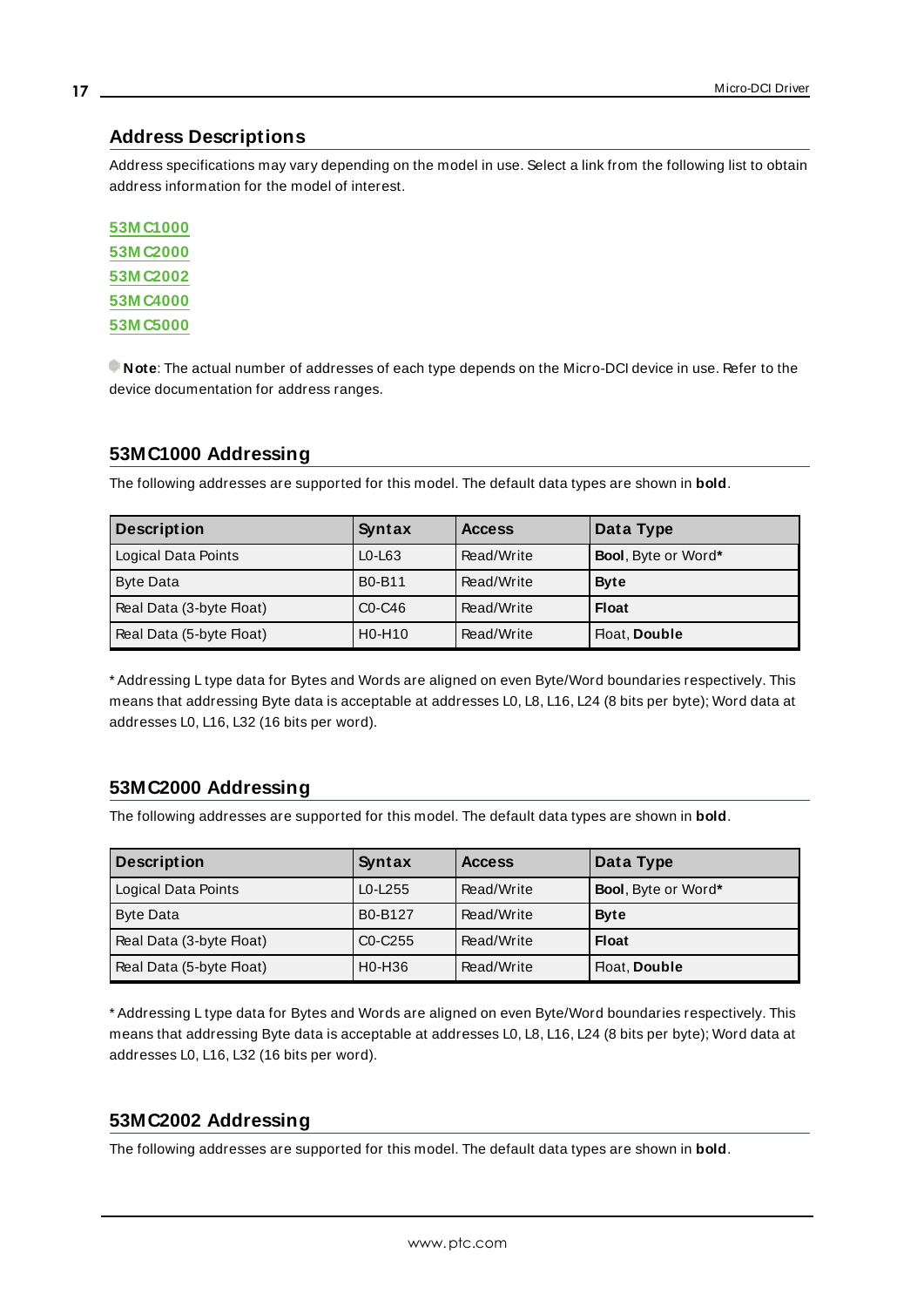| <b>Description</b>       | Syntax                           | <b>Access</b> | Data Type                   |
|--------------------------|----------------------------------|---------------|-----------------------------|
| Logical Data Points      | $L0-L255$                        | Read/Write    | <b>Bool</b> , Byte or Word* |
| <b>Byte Data</b>         | B0-B255                          | Read/Write    | <b>Byte</b>                 |
| Real Data (3-byte Float) | C <sub>0</sub> -C <sub>255</sub> | Read/Write    | <b>Float</b>                |
| Real Data (5-byte Float) | H <sub>0</sub> -H <sub>127</sub> | Read/Write    | Float, Double               |

\* Addressing L type data for Bytes and Words are aligned on even Byte/Word boundaries respectively. This means that addressing Byte data is acceptable at addresses L0, L8, L16, L24 (8 bits per byte); Word data at addresses L0, L16, L32 (16 bits per word).

# <span id="page-17-0"></span>**53MC4000 Addressing**

The following addresses are supported for this model. The default data types are shown in **bold**.

| <b>Description</b>         | Syntax                           | <b>Access</b> | Data Type                   |
|----------------------------|----------------------------------|---------------|-----------------------------|
| Logical Data Points        | $L0-L119$                        | Read/Write    | <b>Bool</b> , Byte or Word* |
| <b>Byte Data</b>           | B0-B49                           | Read/Write    | <b>Byte</b>                 |
| Real Data (3-byte Float)   | C <sub>0</sub> -C <sub>199</sub> | Read/Write    | <b>Float</b>                |
| Real Data (5-byte Float)   | H <sub>0</sub> -H <sub>49</sub>  | Read/Write    | Float, Double               |
| Text String (10 character) | $A0 - A9$                        | Read/Write    | String                      |

\* Addressing L type data for Bytes and Words are aligned on even Byte/Word boundaries respectively. This means that addressing Byte data is acceptable at addresses L0, L8, L16, L24 (8 bits per byte); Word data at addresses L0, L16, L32 (16 bits per word).

# <span id="page-17-1"></span>**53MC5000 Addressing**

The following addresses are supported for this model. The default data types are shown in **bold**.

| <b>Description</b>         | Syntax                           | <b>Access</b> | Data Type            |
|----------------------------|----------------------------------|---------------|----------------------|
| Logical Data Points        | L0-L999                          | Read/Write*   | Bool, Byte or Word** |
| <b>Byte Data</b>           | B0-B639                          | Read/Write**  | <b>Byte</b>          |
| Real Data (3-byte Float)   | C <sub>0</sub> -C <sub>639</sub> | Read/Write    | <b>Float</b>         |
| Real Data (5-byte Float)   | H0-H127                          | Read/Write    | Float, Double        |
| Text String (10 character) | A0-A317                          | Read/Write    | String               |
| Text String (5 character)  | F <sub>0</sub> -F <sub>447</sub> | Read/Write    | String               |

\* Addresses L256, L257, L258, B1 and B2 are Read Only addresses. These addresses affect communication parameters in the device.

\*\* Addressing L type data for Bytes and Words are aligned on even Byte/Word boundaries respectively. This means that addressing Byte data is acceptable at addresses L0, L8, L16, L24 (8 bits per byte); Word data at addresses L0, L16, L32 (16 bits per word).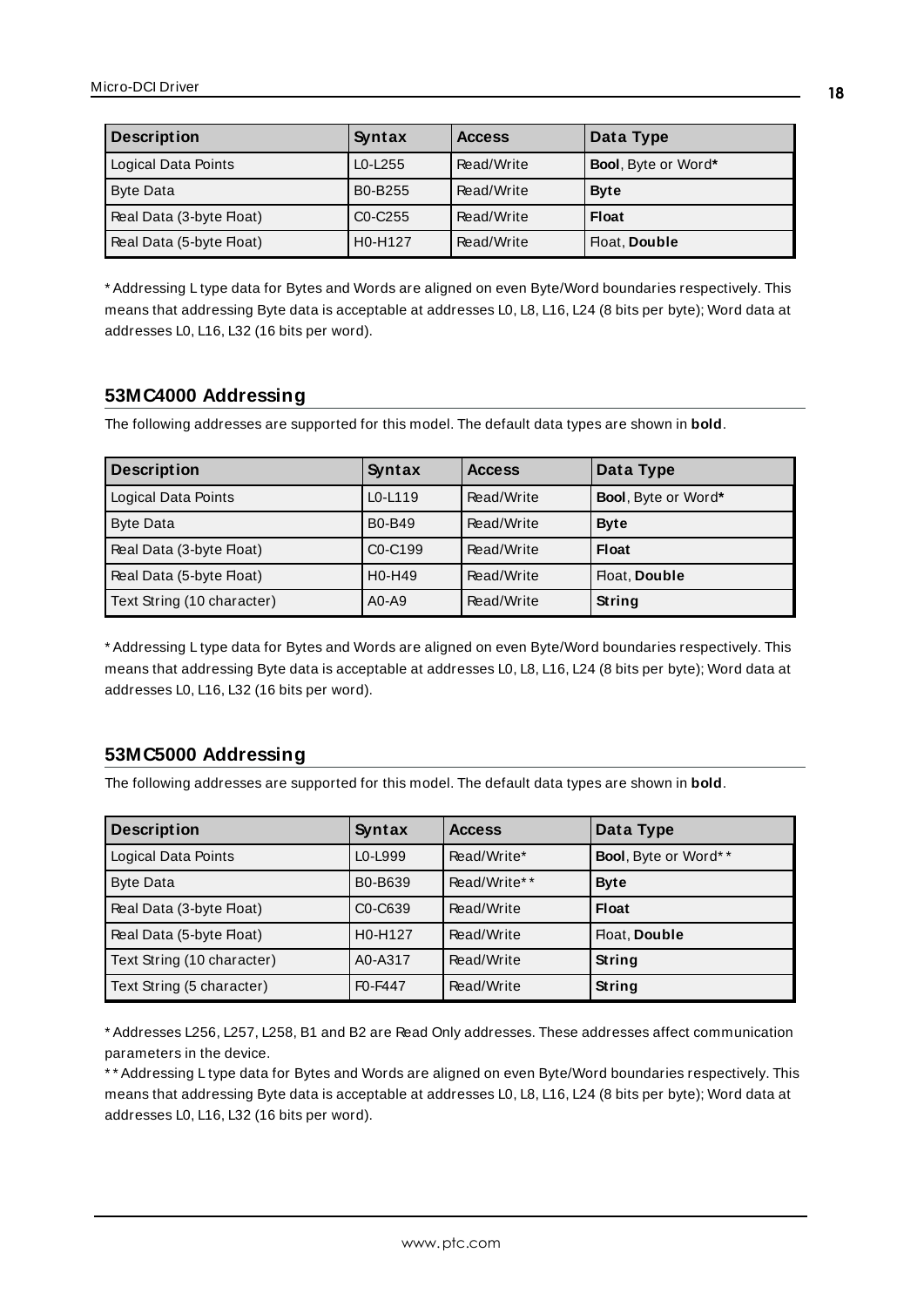# <span id="page-18-0"></span>**Error Descriptions**

The following error/warning messages may be generated. Click on the link for a description of the message.

#### **Address Validation**

**[M issing](#page-19-0) address Device address [<address>](#page-19-1) contains a syntax error Address [<address>](#page-19-2) is out of range for the specified device or register Device address <address> is not [supported](#page-19-3) by model <model name> Data Type <type> is not valid for device address [<address>](#page-19-4) Device address [<address>](#page-20-0) is Read Only Received [unexpected](#page-20-1) response for tag <address> on device <device name>**

#### **Serial Communications**

**[COM n](#page-20-2) does not exist Error [opening](#page-21-0) COM n COM n is in use by another [application](#page-21-1) Unable to set comm [parameters](#page-21-2) on COM n [Communications](#page-21-3) error on <channel name> [<error mask>]**

## **Device Status Messages**

**Device <device name> is not [responding](#page-22-0) Unable to write to [<address>](#page-22-1) on device <device name>**

## **Device Specific Messages**

**Bad address in block [<start address> to <end [address>\]](#page-23-0) on device <device name>**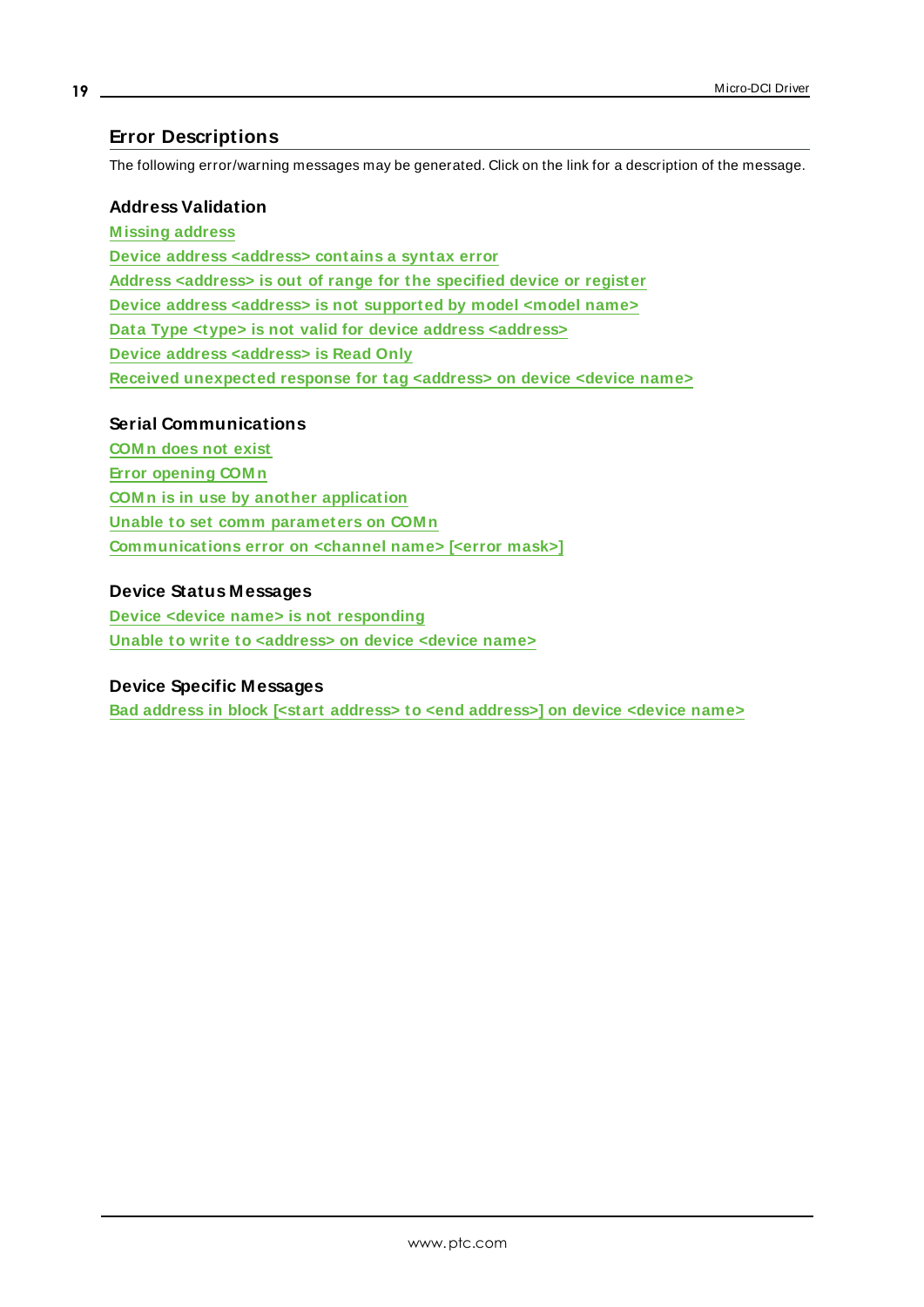# <span id="page-19-0"></span>**Missing address**

#### **Error Type:**

Warning

# **Possible Cause:**

A tag address that has been specified dynamically has no length.

# **Solution:**

<span id="page-19-1"></span>Re-enter the address in the client application.

## **Device address <address> contains a syntax error**

## **Error Type:**

Warning

#### **Possible Cause:**

A tag address that has been specified dynamically contains one or more invalid characters.

## **Solution:**

<span id="page-19-2"></span>Re-enter the address in the client application.

# **Address <address> is out of range for the specified device or register**

#### **Error Type:**

Warning

#### **Possible Cause:**

A tag address that has been specified dynamically references a location that is beyond the range of supported locations for the device.

# **Solution:**

<span id="page-19-3"></span>Verify that the address is correct; if it is not, re-enter it in the client application.

# **Device address <address> is not supported by model <model name>**

#### **Error Type:**

Warning

#### **Possible Cause:**

A tag address that has been specified dynamically references a location that is valid for the communications protocol but not supported by the target device.

#### **Solution:**

Verify that the address is correct; if it is not, re-enter it in the client application. Also verify that the selected model name for the device is correct.

# <span id="page-19-4"></span>**Data Type <type> is not valid for device address <address>**

# **Error Type:**

Warning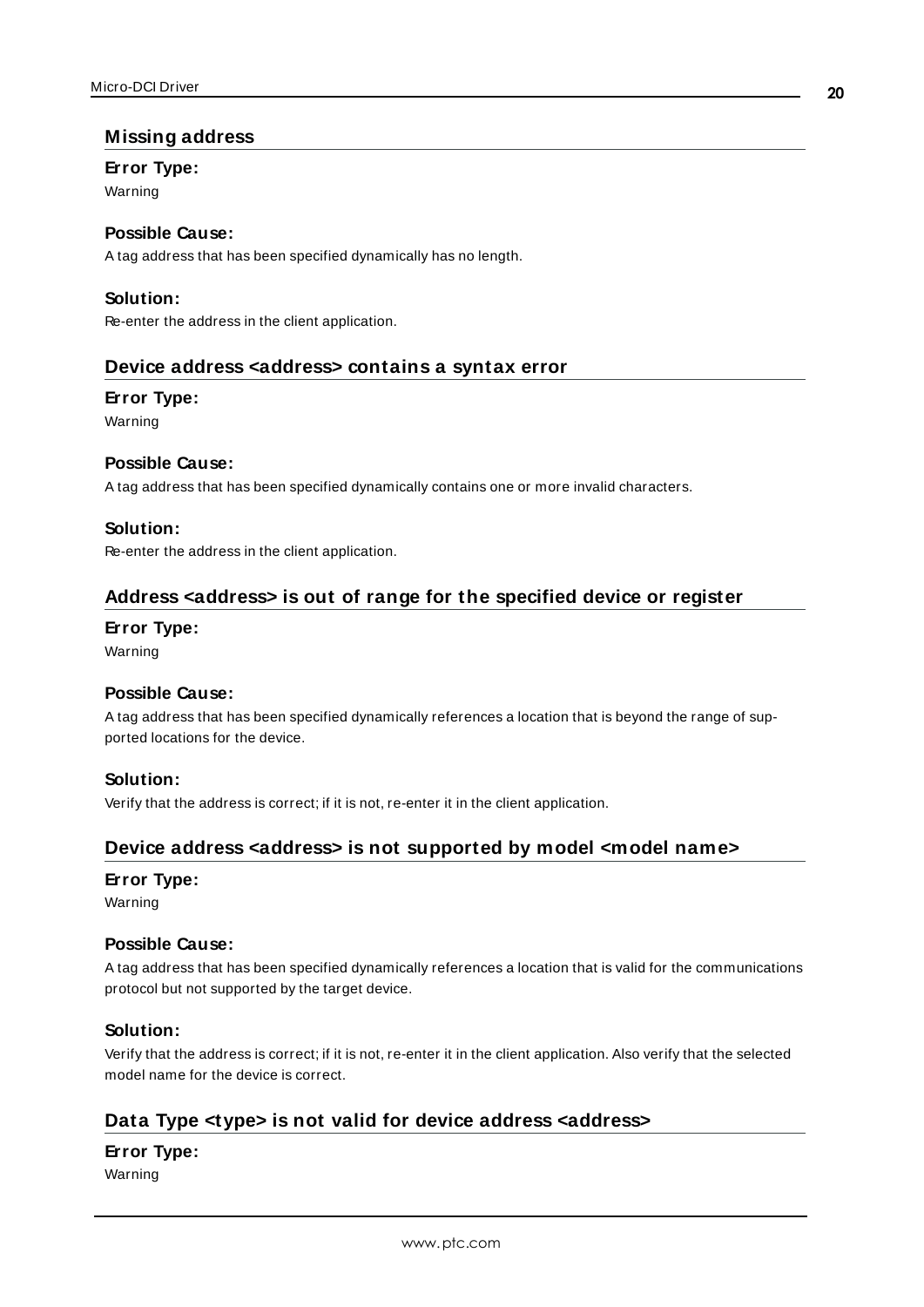## **Possible Cause:**

A tag address that has been specified dynamically has been assigned an invalid data type.

#### **Solution:**

<span id="page-20-0"></span>Modify the requested data type in the client application.

# **Device address <address> is Read Only**

#### **Error Type:**

Warning

#### **Possible Cause:**

A tag address that has been specified dynamically has a requested access mode that is not compatible with what the device supports for that address.

#### **Solution:**

<span id="page-20-1"></span>Change the access mode in the client application.

# **Received unexpected response for tag <address> on device <device name>**

#### **Error Type:**

Warning

#### **The Error Could Be:**

- 1. Unexpected characters in response.
- 2. Invalid checksum.
- 3. Invalid response command returned from device.

#### **Possible Cause:**

- 1. Misalignment of packets due to connection/disconnection between the PC and device.
- 2. Bad cabling connecting the devices may be causing noise.

#### **Solution:**

The driver will recover from this error without intervention. If this error occurs frequently, there may be an issue with the cabling or with the device itself.

#### <span id="page-20-2"></span>**COMn does not exist**

# **Error Type:**

Fatal

#### **Possible Cause:**

The specified COM port is not present on the target computer.

#### **Solution:**

Verify that the proper COM port has been selected in the Channel Properties.

**21**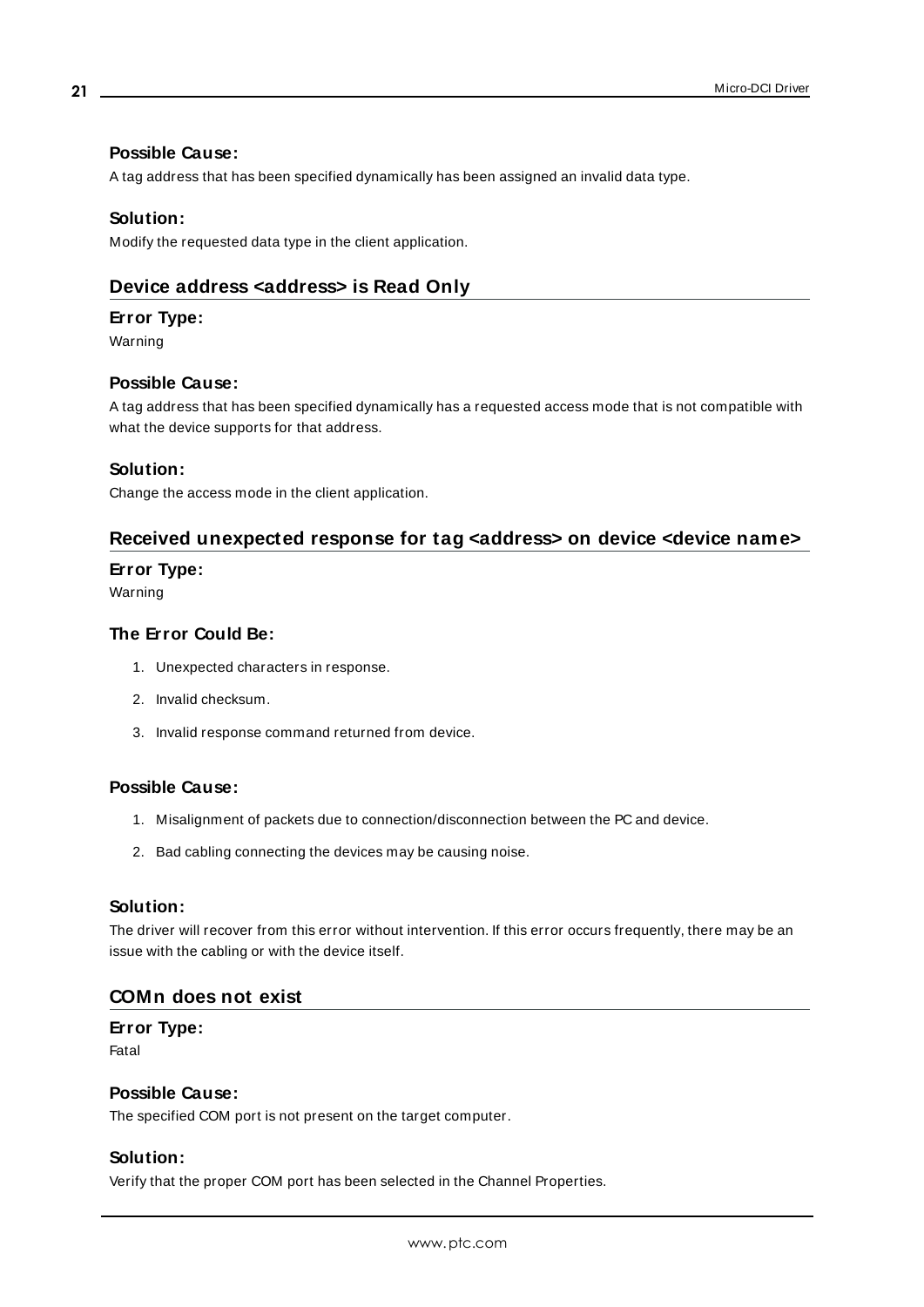# <span id="page-21-0"></span>**Error opening COMn**

# **Error Type:**

Fatal

# **Possible Cause:**

The specified COM port could not be opened due to an internal hardware or software problem on the target computer.

# **Solution:**

<span id="page-21-1"></span>Verify that the COM port is functional and may be accessed by other Windows applications.

# **COMn is in use by another application**

#### **Error Type:**

Fatal

# **Possible Cause:**

The serial port assigned to a device is being used by another application.

# **Solution:**

<span id="page-21-2"></span>Verify that the correct port has been assigned to the channel.

# **Unable to set comm parameters on COMn**

#### **Error Type:**

Fatal

#### **Possible Cause:**

The serial parameters for the specified COM port are not valid.

#### **Solution:**

<span id="page-21-3"></span>Verify the serial parameters and make any necessary changes.

# **Communications error on <channel name> [<error mask>]**

#### **Error Type:**

Serious

# **Error Mask Definitions:**

- <span id="page-21-4"></span>**B** = Hardware break detected.
- **F** = Framing error.
- <span id="page-21-5"></span>**E**= I/O error.
- **O** = Character buffer overrun.
- <span id="page-21-6"></span>**R** = RXbuffer overrun.
- **P** = Received byte parity error.
- **T** = TXbuffer full.

# **Possible Cause:**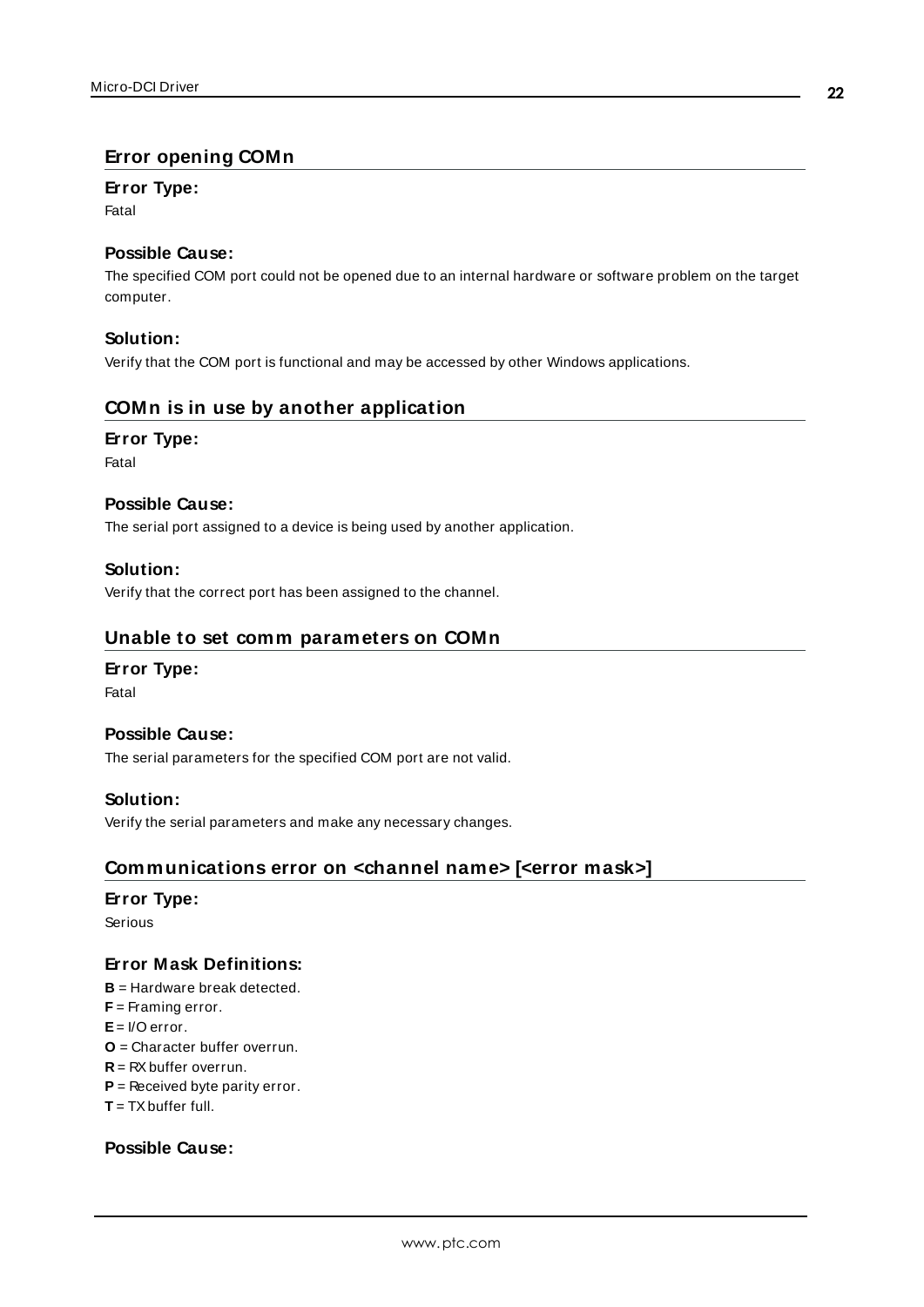- 1. The serial connection between the device and the Host PC is bad.
- 2. The communication parameters for the serial connection are incorrect.

#### **Solution:**

- 1. Verify the cabling between the PC and the device.
- 2. Verify that the specified communication parameters match those of the device.

#### <span id="page-22-0"></span>**Device <device name> is not responding**

#### **Error Type:**

Serious

#### **Possible Cause:**

- 1. The serial connection between the device and the Host PC is broken.
- 2. The communication parameters for the serial connection are incorrect.
- 3. The named device may have been assigned an incorrect Network ID.
- 4. The response from the device took longer to receive than the amount of time specified in the "Request Timeout" device setting.

#### **Solution:**

- 1. Verify the cabling between the PC and the device.
- 2. Verify that the specified communication parameters match those of the device.
- 3. Verify that the Network ID given to the named device matches that of the actual device.
- 4. Increase the Request Timeout setting so that the entire response can be handled.

## <span id="page-22-1"></span>**Unable to write to <address> on device <device name>**

#### **Error Type:**

Serious

#### **Possible Cause:**

- 1. The serial connection between the device and the Host PC is broken.
- 2. The communication parameters for the serial connection are incorrect.
- 3. The named device may have been assigned an incorrect Network ID.

#### **Solution:**

- 1. Verify the cabling between the PC and the device.
- 2. Verify that the specified communication parameters match those of the device.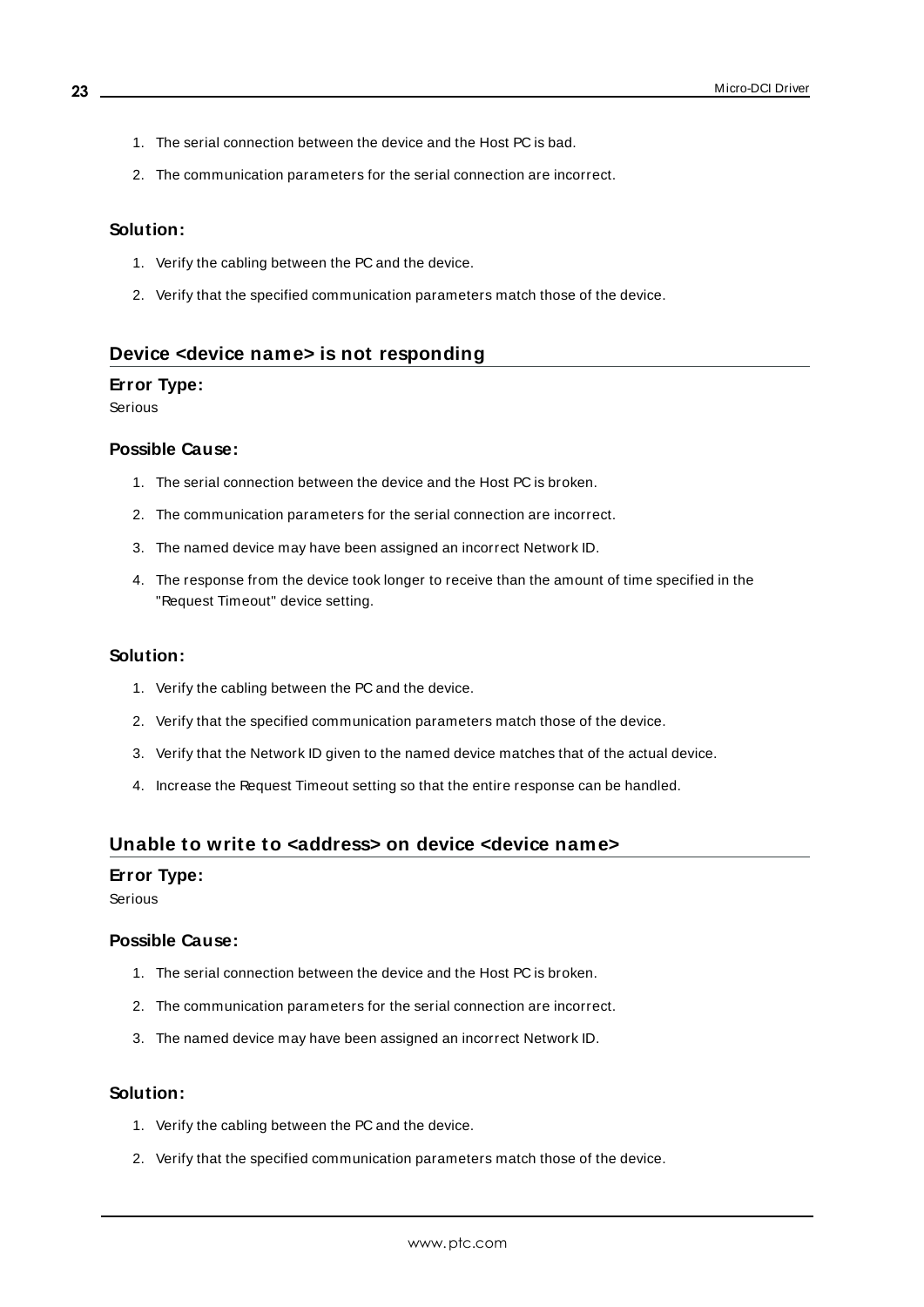3. Verify that the Network ID given to the named device matches that of the actual device.

# <span id="page-23-0"></span>**Bad address in block [<start address> to <end address>] on device <device name>**

#### **Error Type:**

Serious

## **Possible Cause:**

An attempt has been made to reference a nonexistent location in the specified device.

## **Solution:**

Verify the tags assigned to addresses in the specified range on the device and eliminate ones that reference invalid locations.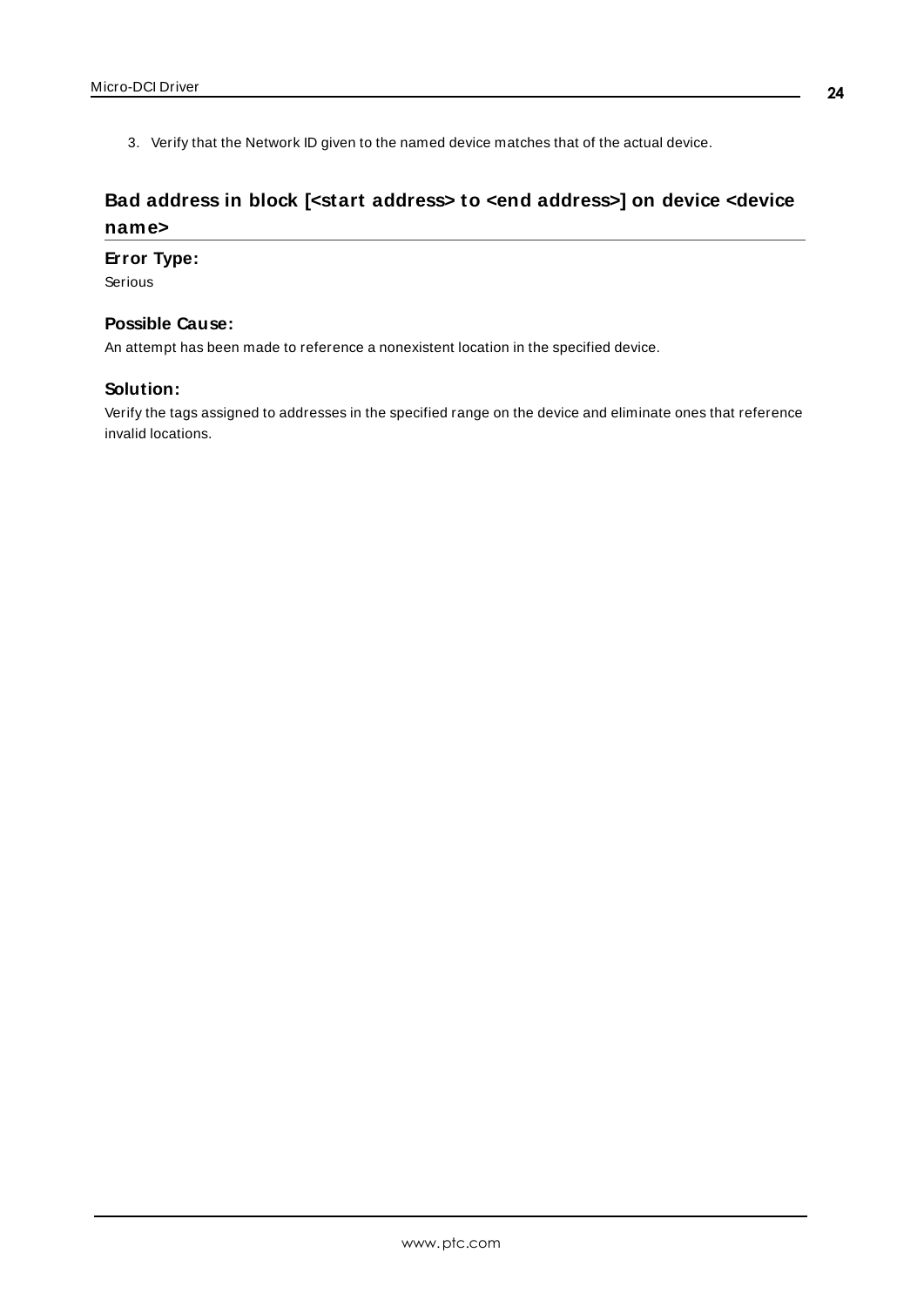# <span id="page-24-0"></span>Index

# **5**

53MC1000 Addressing [17](#page-16-1) 53MC2000 Addressing [17](#page-16-2) 53MC2002 Addressing [17](#page-16-3) 53MC4000 Addressing [18](#page-17-0) 53MC5000 Addressing [18](#page-17-1)

# **A**

Address <address> is out of range for the specified device or register [20](#page-19-2) Address Descriptions [17](#page-16-0) Attempts Before Timeout [14](#page-13-1) Auto-Demotion [14](#page-13-0)

# **B**

Bad address in block [<start address> to <end address>] on device <device name> [24](#page-23-0) Baud Rate [5](#page-4-1) Boolean [16](#page-15-1)

# **C**

Channel Assignment [12](#page-11-1) Communications error on <channel name> [<error mask>] [22](#page-21-3) Communications Timeouts [13-14](#page-12-2) COMn does not exist [21](#page-20-2) COMn is in use by another application [22](#page-21-1) Connect Timeout [14](#page-13-2)

# **D**

Data Bits [5](#page-4-2) Data Collection [12](#page-11-2) Data Type <type> is not valid for device address <address> [20](#page-19-4)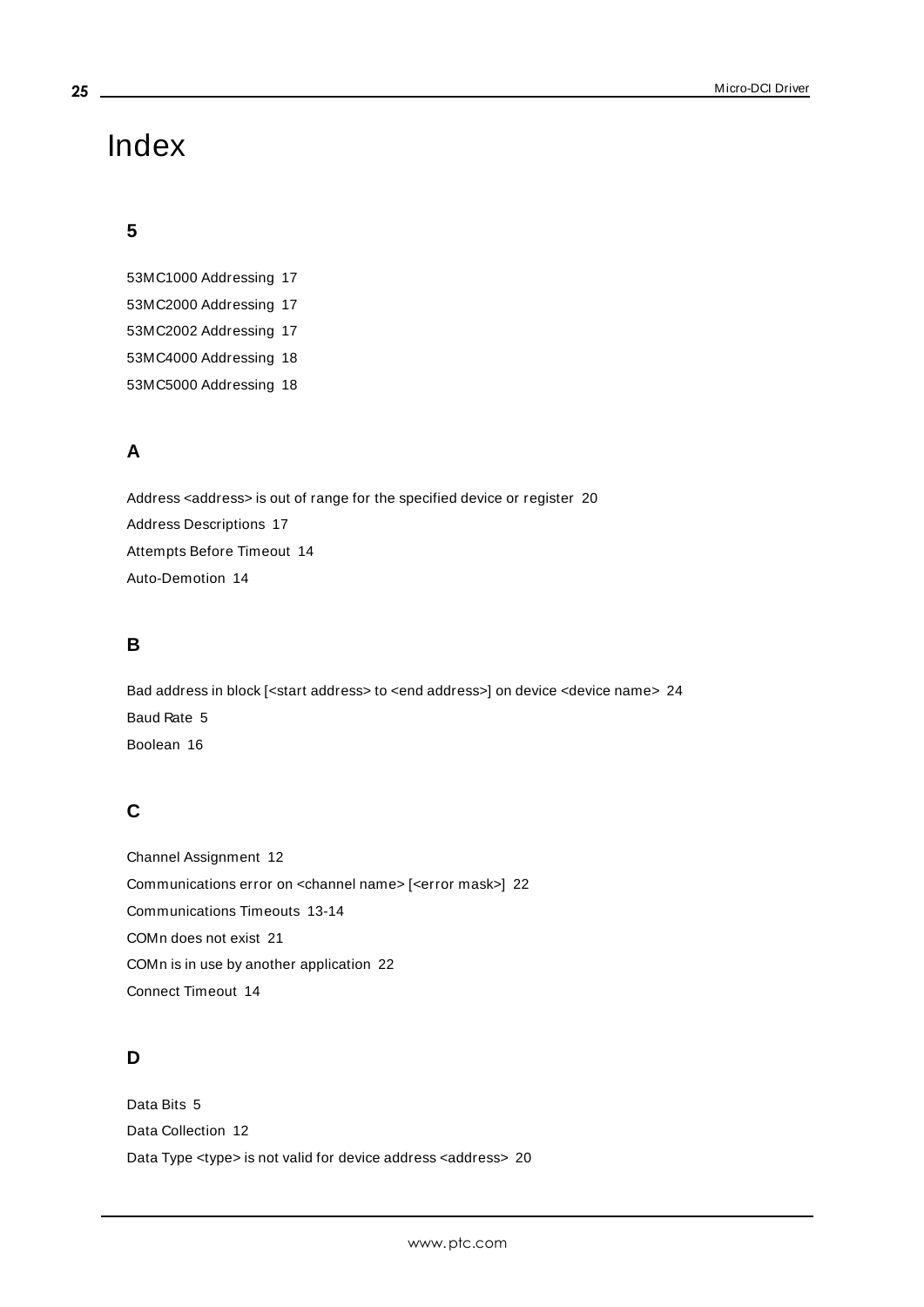Data Types Description [16](#page-15-0) Demote on Failure [15](#page-14-2) Demotion Period [15](#page-14-3) Device <device name> is not responding [23](#page-22-0) Device address <address> contains a syntax error [20](#page-19-1) Device address <address> is not supported by model <model name> [20](#page-19-3) Device address <address> is Read Only [21](#page-20-0) Device ID [5](#page-4-3) Discard Requests when Demoted [15](#page-14-4) Do Not Scan, Demand Poll Only [13](#page-12-3) Driver [12](#page-11-3)

# **E**

Error Descriptions [19](#page-18-0) Error opening COMn [22](#page-21-0)

# **F**

Float [16](#page-15-2) Framing [22](#page-21-4)

# **G**

General [11](#page-10-1)

# **I**

ID [12](#page-11-4) Identification [11](#page-10-1) Initial Updates from Cache [13](#page-12-4) Inter-Request Delay [14](#page-13-3)

# **M**

Mask [22](#page-21-3) Missing address [20](#page-19-0) Model [12](#page-11-5)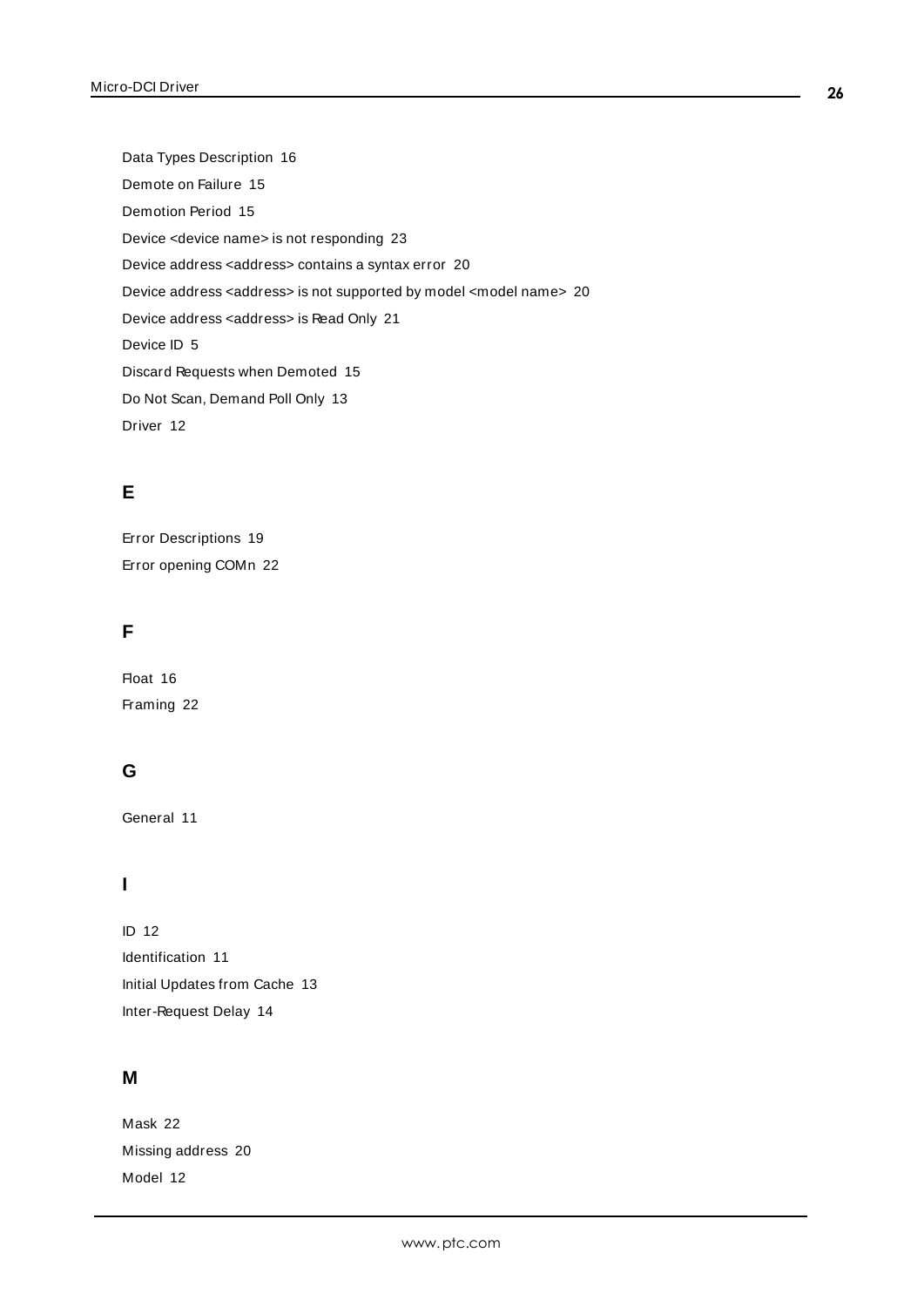# **N**

Name [11](#page-10-2) Network [5](#page-4-4)

# **O**

Operating Mode [12](#page-11-0) Overrun [22](#page-21-5) Overview [4](#page-3-1)

# **P**

Parity [5,](#page-4-5) [22](#page-21-6)

# **R**

Received unexpected response for tag <address> on device <device name> [21](#page-20-1) Redundancy [15](#page-14-1) Request Timeout [14](#page-13-4) Respect Tag-Specified Scan Rate [13](#page-12-5)

# **S**

Scan Mode [13](#page-12-6) Settings [11](#page-10-0), [15](#page-14-0) Setup [5](#page-4-0) Simulated [12](#page-11-6) Stop Bits [5](#page-4-6) String [16](#page-15-3)

# **T**

Timeouts to Demote [15](#page-14-5)